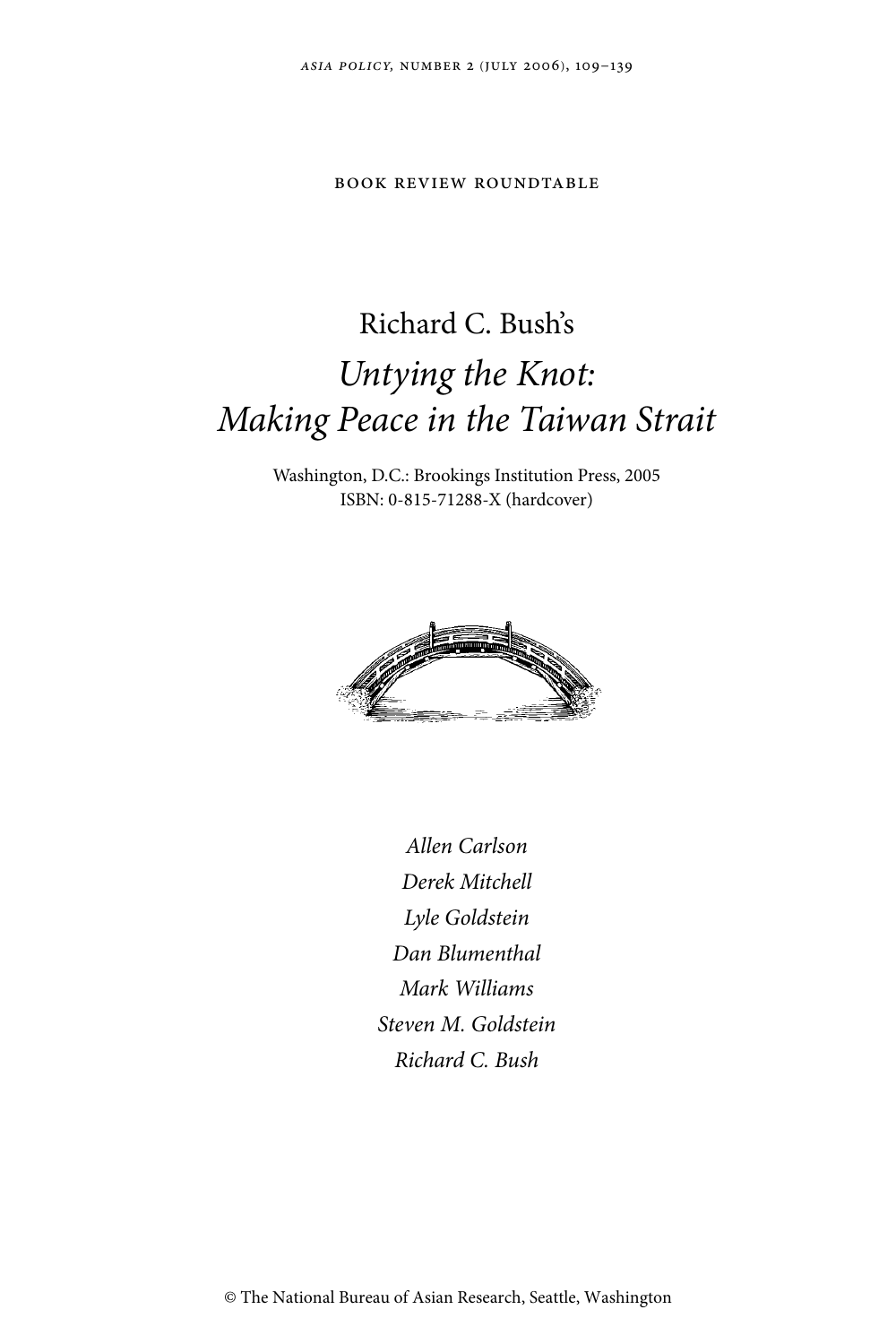## **(K)not Yet Untied: Comments on Richard Bush's** *Untying the Knot*

# *Allen Carlson*

Richard Bush, who served as the acting director of the American Institute<br>in Taiwan from 1997 to 2002, is one of America's most experienced observers of Taiwanese politics. His new book, *Untying the Knot*, clearly reflects such expertise, and forwards a timely, comprehensive, and fairly wellbalanced account of the evolution of contemporary cross-Strait relations. The book makes two main contributions to the already vast literature on this potentially explosive relationship.

First, Bush attempts to explain the tenacity of conflict across the Taiwan Strait. As an initial step, he identifies sovereignty and security as forming the interlocking core of the conflictual relationship between Beijing and Taipei. He then calls attention to three "aggravating" factors—domestic politics, the decisionmaking process, and leverage-seeking—that have made this volatile situation even more intractable.

As a second contribution, Bush suggests a set of policy measures that, if enacted, would be conducive to lessening tensions and reducing the chances of outright military conflict across the Taiwan Strait. More specifically, he recommends that Beijing move beyond the "one country, two systems" formula. Taipei is encouraged not only to refrain from pushing Beijing into a corner (via formal measures to declare Taiwan's independence) but also to strengthen Taiwan's own status both at home and abroad in order to maintain its negotiating position vis-à-vis the mainland. Finally, Washington is called upon to help facilitate dialogue between the two sides, though without operating as a direct intermediary.

On both of these scores, Richard Bush's analysis is generally accurate and illuminating. He is clearly an informed observer of cross-Strait relations, and his book will quickly become required reading for all those with an interest in the tenuous relationship that exists across the Taiwan Strait.

## *Illuminating Post-2004 Legislative Yuan Cross-Strait Relations*

Especially impressive is the extent to which Bush's main arguments are consistent with the developments that have taken place in cross-Strait

**Allen Carlson** is an assistant professor in Cornell University's Government Department. He is also a participant in the National Committee on U.S.-China Relations' Public Intellectuals Program. His book, *Unifying China, Integrating with the World: Securing Chinese Sovereignty in the Reform Era*, was published by Stanford University Press in 2005. He can be reached at <arc26@cornell.edu>.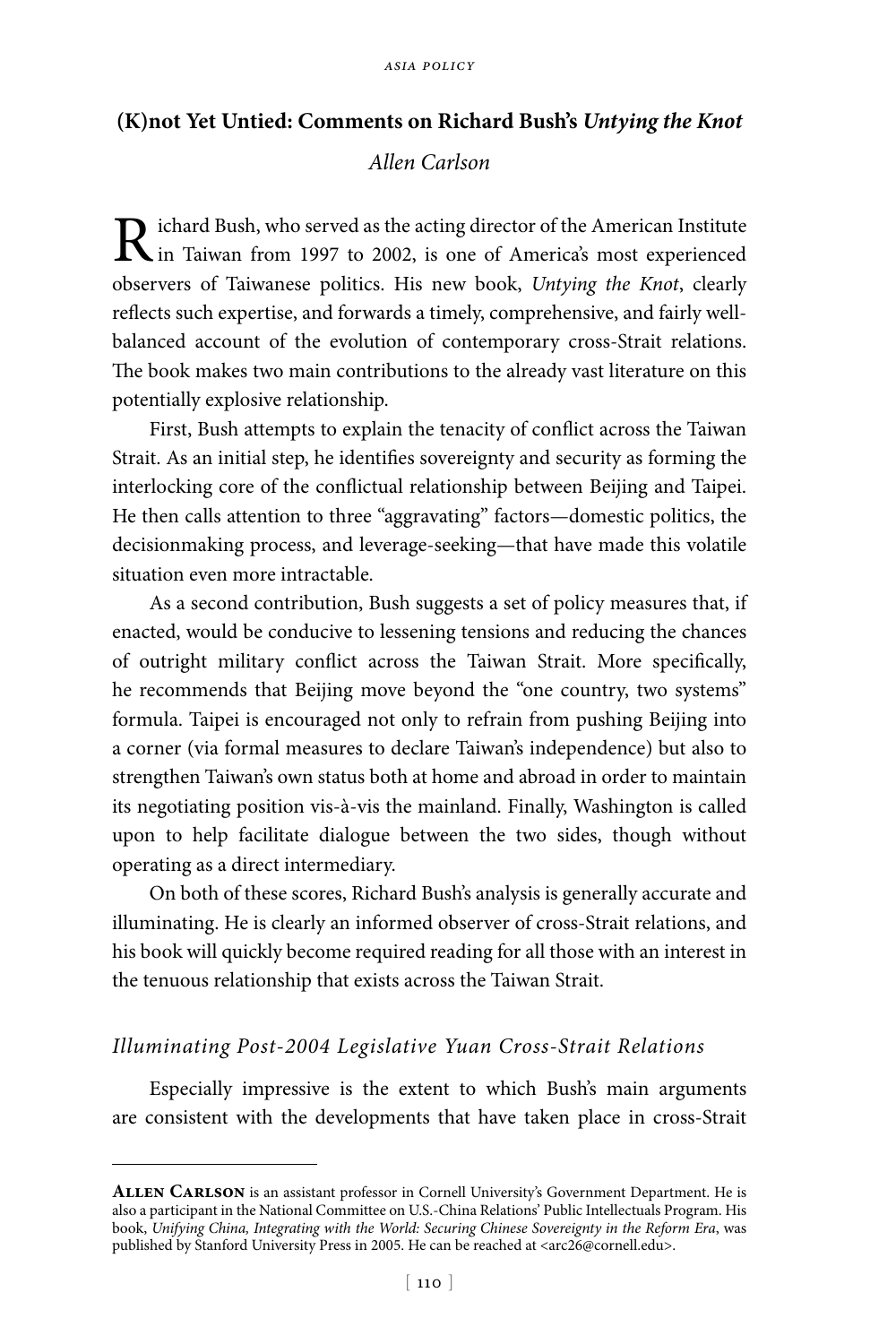relations since Taiwan's 2004 Legislative Yuan election. Analysts on both sides of the Taiwan Strait (and in Washington) widely expected Chen Shui-bian's narrow re-election to the presidency in the spring of 2004 to augur well for his Democratic Progressive Party's (DPP) prospects in the legislative contest. Some even felt that the DPP would capture a majority in the island's legislative branch. In anticipation of Chen utilizing such an electoral outcome to further cement Taiwan's independence, analysts also predicted a further worsening of the relationship between Beijing and Taipei. When, to the surprise of most observers, this outcome did not come to pass, leaders in both Taipei and Beijing were faced with a major shift in Taiwan's domestic political situation: the apparent waning of DPP influence. These leaders were also presented with an unexpected opportunity to re-orient cross-Strait relations away from the increasingly confrontational rhetoric and policy positioning that had defined the relationship during much of 2004.

For many of the reasons Richard Bush has identified, neither side effectively seized this opportunity. The main players in both Beijing and Taipei failed to address the central issues of security and sovereignty. Instead, China's leaders looked to take advantage of the DPP's weakened political position by extending invitations to visit the mainland to Taiwan's most prominent opposition leaders—the Kuomintang's Lien Chan and, subsequently, the People First Party's James Song. When both Lien and Song accepted these invitations (in the hope of strengthening their own reputations), the resulting visits made for great photo opportunities for Beijing. Not surprisingly, however, these visits produced little in the way of substantive results.

All the more disappointing was that this outcome effectively stifled what might have been the last best hope for the improvement of cross-Strait relations prior to the next presidential election cycle in Taiwan (to take place in 2008). More specifically, such developments created strong disincentives for the pan-green (or pro-independence) camp to engage in talks with Beijing and stoked resentment within the DPP over what was perceived as Beijing's attempt to undermine Chen's political authority.

The preclusion of talks was particularly unfortunate. When this reviewer visited Taiwan in January 2004, it was apparent that many of those who had previously advocated independence had begun to tentatively consider more moderate ways to pursue such a goal. Indeed, for the first time it appeared that the pan-greens were seriously entertaining the possibility of engaging the mainland in substantive talks. In contrast, when I returned to Taipei two months later in March, these same individuals had begun to express frustration and anger over Beijing's recently passed Anti-Secession Law and,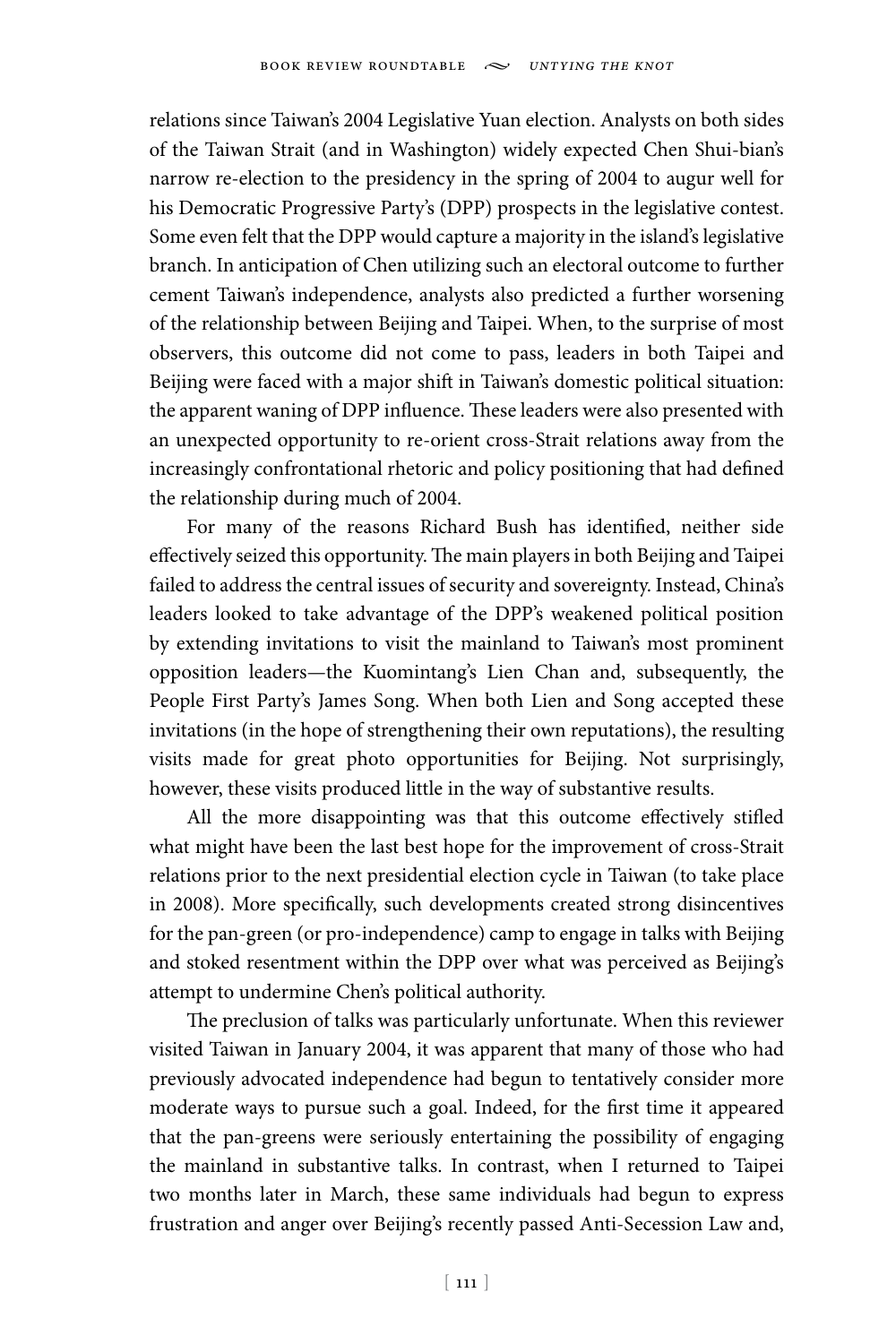more importantly, the looming prospect of Lien's visit to the mainland. Though Chen took no immediate measure commensurate with such sentiments and cross-Strait relations remained relatively calm through the winter of 2005, his recent de facto abolishment of the National Unification Council suggests that we may once again be entering a more turbulent period in cross-Strait relations.

### *The Overlooked Factor of National Identity*

Beijing clearly overplayed the unexpected hand it had been dealt by Taiwan's electorate in the 2004 Legislative Yuan elections, and political leaders in Taiwan similarly failed to utilize the election returns to shift their substantive position on any of the fundamental issues within the cross-Strait relationship. Once more, this turn of events is consistent with Richard Bush's analysis—such an outcome was largely the product of contrasting domestic political pressures, somewhat incoherent policymaking processes, and rather transparent attempts by all parties involved to maximize their influence over the Taiwan Strait. Another factor also figures into this dynamic, however, one that is underemphasized in Bush's analysis of cross-Strait relations: the deeply embedded identity constructs in both China and Taiwan that place distinct limits on the degree of pragmatism in each side's negotiating position.

First and foremost, the Chinese leadership has clearly defined itself (especially in the post-Tiananmen era) as the defender of the Chinese nation, and predicated the legitimacy of CCP rule upon the party's commitment to unifying all of China, with a special emphasis on returning Taiwan to the mainland. The pervasive belief in such a mission within Zhongnanhai makes the prospect of ceding any real ground on the issue of Taiwan unthinkable. In other words, regardless of any utilitarian concerns that may arise, China's sense of self places obvious constraints on the degree to which the mainland is likely to compromise on the issue of Taiwan's status as a part of China.

Richard Bush accurately portrays how this sense of self acts as an obstacle to the improvement of cross-Strait relations. He finds, however, that those in Taiwan are less wedded to narratives of legitimacy and national identity. On the contrary, one of the core claims in Bush's book is that first Lee Tenghui and then Chen Shui-bian staked out exceedingly pragmatic positions on cross-Strait issues. According to Bush, whenever either leader has advocated for Taiwan independence, he did so primarily due to domestic political considerations. Moreover, these two presidents have repeatedly modified such stances in order to create the space for opening talks with the mainland.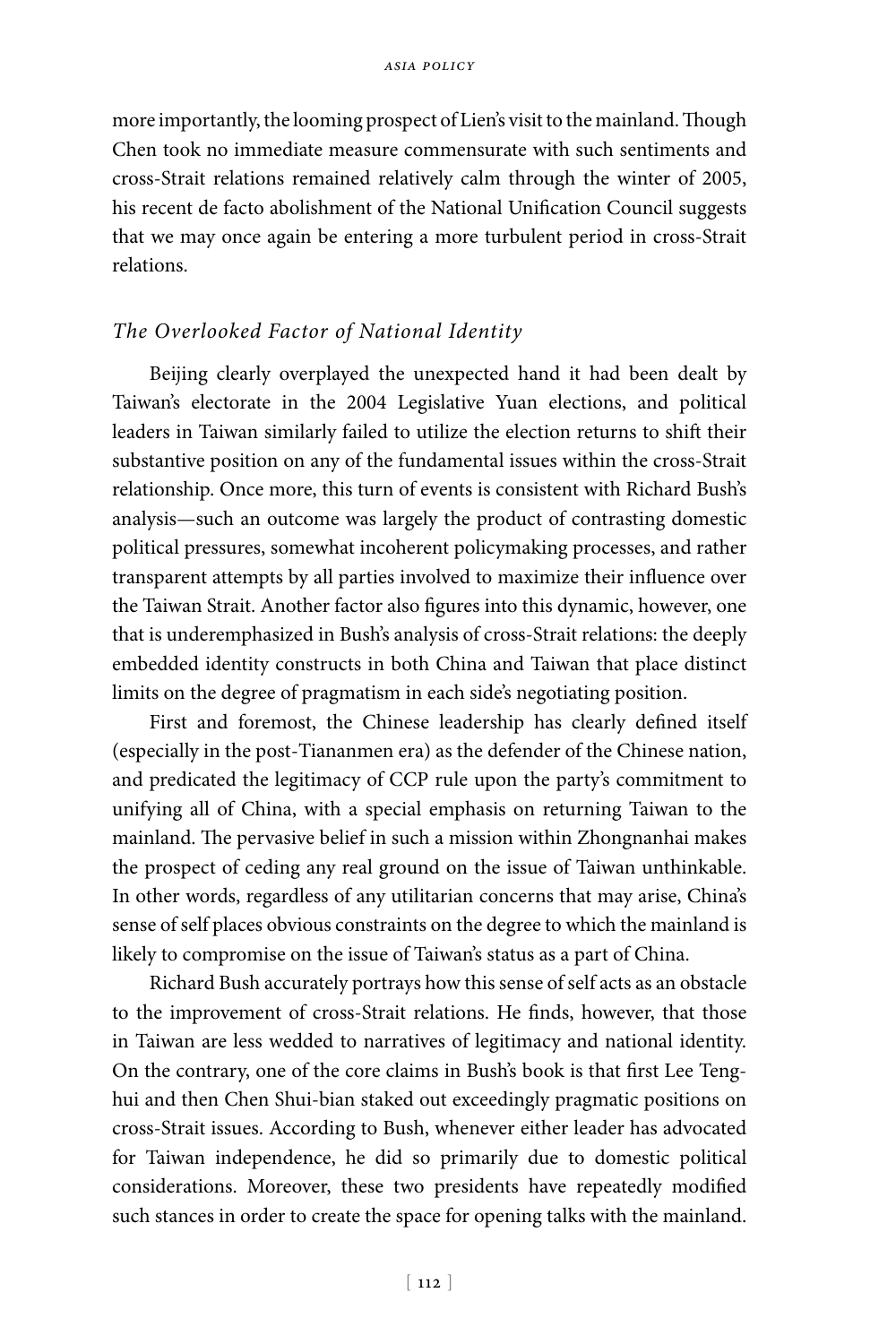In other words, in their dealings with Beijing neither Lee nor Chen have been constrained in any meaningful way by underlying commitments to furthering, and preserving, a distinctly Taiwanese identity.

Such an argument cuts against the grain of much of the conventional wisdom regarding both of these leaders. In Beijing's propaganda, and in the writings of many western scholars, both Lee and Chen are often portrayed as ardent advocates of Taiwan independence. Bush's careful analysis of both leaders, who have repeatedly shifted stances on cross-Strait issues, quickly reveals the overwrought nature of much of this commentary. More extensive documentation of these developments, however, such as the use of interview data with key players, would have strengthened the author's arguments. More importantly, in his efforts to dispel the conventional wisdom concerning Lee and Chen's advocacy for Taiwan independence, Bush tends to underemphasize the extent to which both leaders (and their followers) have, as I believe, become committed to the idea of a distinct Taiwanese identity. Indeed, I have found that over the course of the past decade the preservation of such a construct has become more intrinsic to the stance that leaders across the political spectrum have taken on cross-Strait relations, and has emerged as a particularly prominent factor in pan-green thinking on this issue. Thus, even in the aftermath of the pan-green's Legislative Yuan defeat, none of the political elites (whether green or blue) with whom I spoke in the first part of 2005 were willing to cede any ground on the extent to which they believed Taiwan was already an independent political entity wholly separate from the People's Republic of China.

By calling attention to the role of identity politics in the Taiwan Strait, I do not mean to imply that such a factor is exempt from manipulation and reinterpretation, nor does this emphasis necessarily suggest any singular set of outcomes in cross-Strait relations. I do believe, however, that identity politics are worthy of more extensive consideration. Indeed, it is my impression that while sovereignty and security concerns—not to mention economic ties—are of great importance in cross-Strait relations, the core of the dispute lies within the issue of how political leaders in Taiwan and China define their individual nation-building projects. Moreover, any resolution of the current standoff will hinge upon the degree to which those on both sides of the Taiwan Strait (at the elite and popular levels) can successfully cultivate a new set of more inclusive and mutually compatible constructs in regard to the question of what it means to be Chinese—and, perhaps, Taiwanese.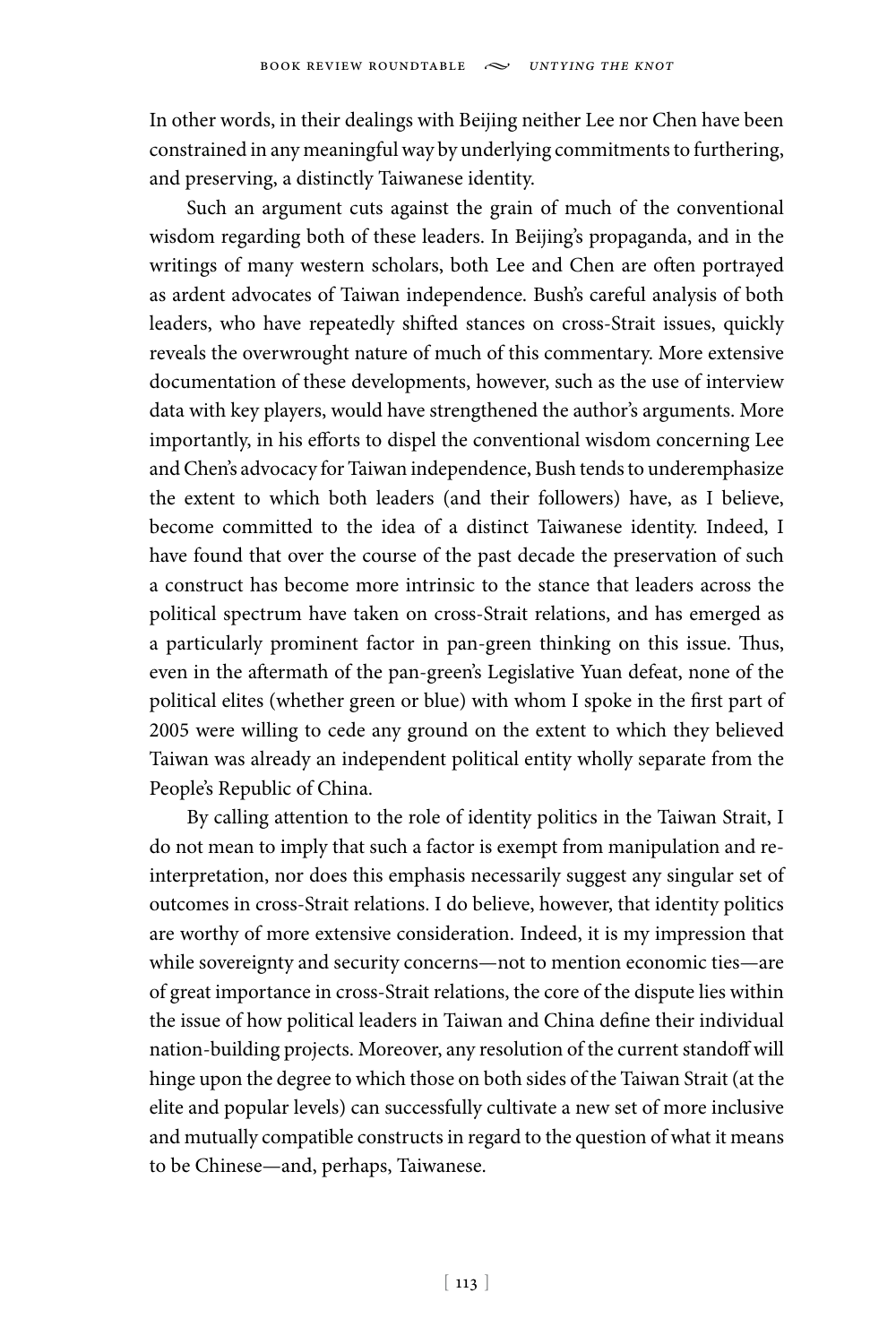### *A Knot Still Untied*

Finally, I agree with Richard Bush's argument that the United States can only play a limited role in stabilizing, and possibly resolving, cross-Strait relations. The knot across the Taiwan Strait will not be untied by American hands. On the contrary, only those residing in Taiwan and the mainland can untie this knot. At the current juncture the prospects for such a resolution still appear to be quite remote, and the measures that Bush advocates in the concluding chapters of his book for dealing with such a situation strike this reviewer as quite limited. Though perhaps sufficient to help substantiate the existing status quo across the Taiwan Strait, by failing to directly address issues of national identity formation discussed in this review, the author's prescriptions for cross-Strait harmony—in the opinion of this reviewer fall short of forwarding a truly innovative and potentially transformative solution.

# **Tied Up Across the Taiwan Strait**

## *Derek Mitchell*

Over the past half-century, few issues have been as persistent in U.S.<br>
foreign policy yet so little understood by the general public—and even<br>  $\sum_{n=1}^{\infty}$ foreign policy elite—as has the issue of Taiwan. The issue's deep and complex historical, emotional, and political undercurrents as well as highly precise policy language have bedeviled even the most senior U.S. policymakers and foreign policy spokesmen for decades. Understanding the issue requires almost a Talmudic attention to the nuance, phrasing, and interpretive meaning of the respective actions and policy statements of China, Taiwan, and the United States over the years, a taxing requirement for the casual observer.

Richard C. Bush of the Brookings Institution is as good a guide as there is in the United States for navigating these complex and often treacherous waters. In his book *Untying the Knot: Making Peace in the Taiwan Strait*, Bush documents in authoritative fashion the many complex historical, political,

**Derek Mitchell** is Senior Fellow for Asia, International Security Program, CSIS. From 1997 to 2001 he was Special Assistant for Asian and Pacific Affairs, Office of the Secretary of Defense, during which time he also served as Senior Country Director for China, Taiwan, Mongolia, and Hong Kong (2000–01). He can be reached at <dmitchell@csis.org>.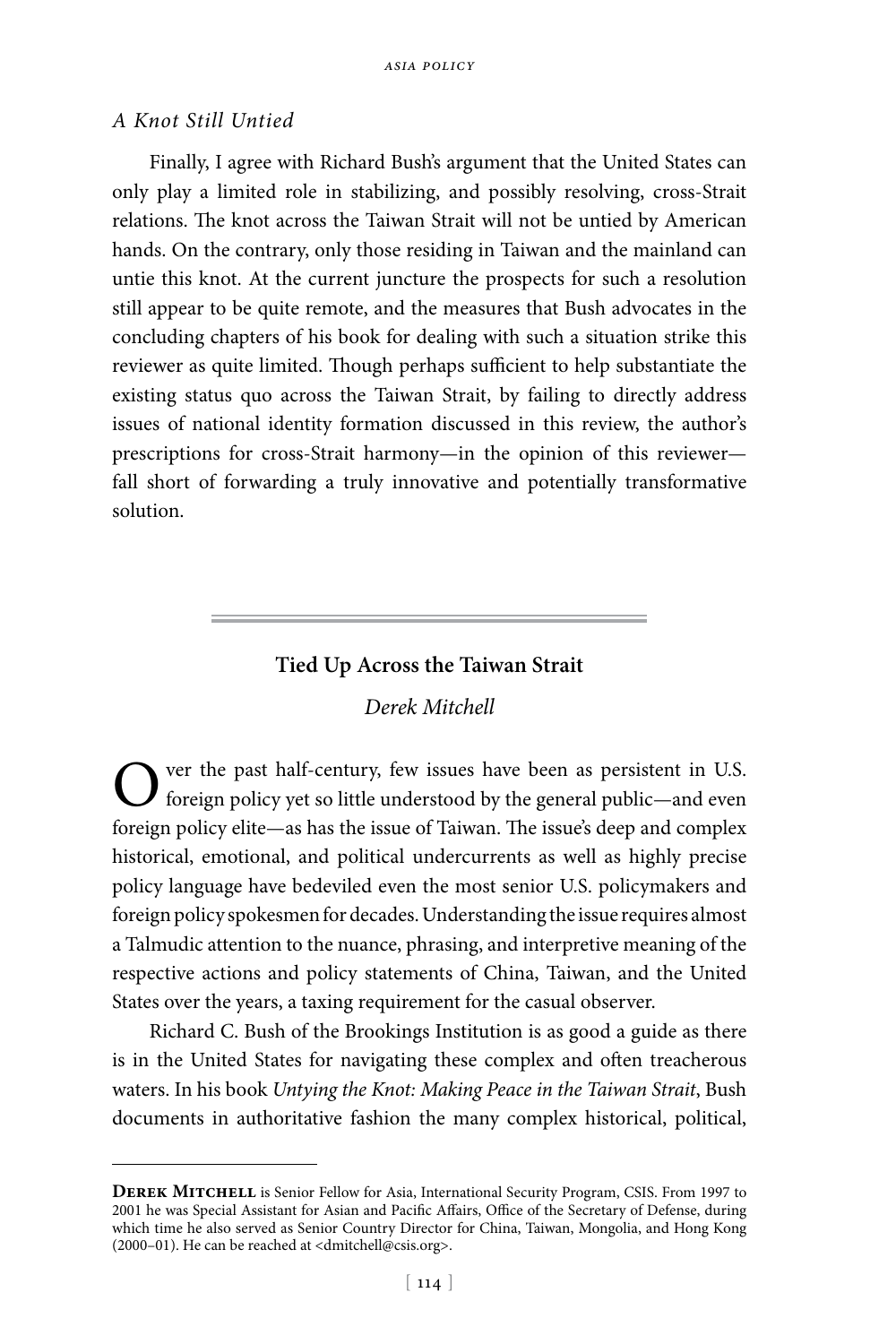sociological, and even psychological elements of the current impasse. Watching the action from the front row as an official responsible for Taiwan affairs in the Clinton and Bush administrations, Richard Bush notes that, due to a mixture of arrogance, faulty assumptions, and self-constraints imposed by highly competitive, if opaque, elite politics in Beijing, China has missed a series of opportunities to reach out productively to two successive Taiwan presidents. This series of missed opportunities has resulted in increasing mutual mistrust, suspicions of bad faith on all sides (including the United States), and substantial Chinese military development focused on Taiwan that have only heightened tensions and danger in the area.

#### *Domestic Politics and the Sovereignty Question*

Bush documents in particular how Beijing has consistently mishandled and misunderstood the intentions of presidents Lee Teng-hui and Chen Shuibian, who conventional wisdom holds are troublemakers whose essentially independence-minded agendas have increased tensions across the Taiwan Strait. Bush challenges this viewpoint by providing a nuanced picture of the substance and context of the respective actions taken by the two leaders while in office and argues that both men, though undeniably strong proponents of establishing a new and distinct national identity for Taiwan, have proved to be more politician than ideologue, and more open-minded and flexible on the issue of Taiwan's ultimate sovereign status than they may at first appear to the casual observer.

Bush documents and analyzes how China's actions, and the dictates of party and electoral politics in Taiwan, have caused the two leaders to modify their approaches to the question of Taiwan sovereignty, in alternately both more moderate and more extreme directions. In the mid-1990s, for instance, as the island's first democratic presidential election approached, Lee Tenghui found it necessary to promote Taiwan identity more strongly. In 2000 Chen Shui-bian de-emphasized the Democratic Progressive Party's (DPP) independence platform in order to reassure voters that he could be trusted as a responsible leader, and displayed signs of continued flexibility during his term in spite of hard-line pressure from within his party. Bush shows how China failed to seize this opportunity to empower Chen politically at home in ways that would allow him to remain on a more moderate course.

It is this personal and political dynamic that Beijing seems to so profoundly misread in its Taiwan policy, and that Bush documents so carefully and effectively. China's consistent strategy of isolating, threatening, and preventing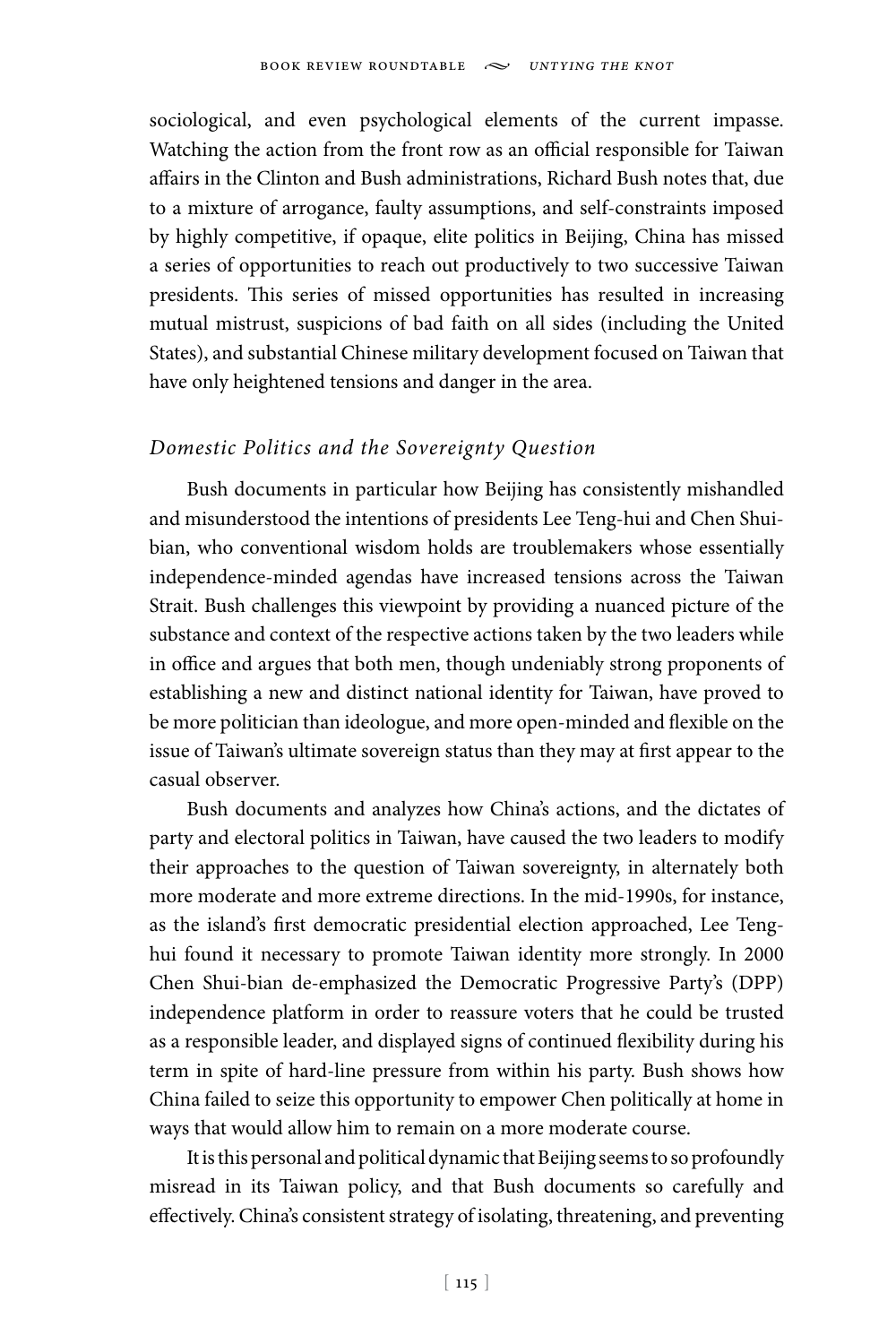any assertion of Taiwan pride and identity has blinded Beijing to the political benefits of adopting a more positive approach to the island and its leaders. Beijing intimidated Taipei both in 1996 and 2000, and demonstrated bad faith toward Taiwan in the years leading up to the 2004 election; such tactics, however, only resulted in the election of Lee and the election and re-election of Chen, and served to further alienate the two leaders from China.

Moreover, China has vilified Chen personally, refused to reach out to him or his party, and worked openly with his political opponents. When Chen then takes "provocative" action necessary to demonstrate his continued political viability (for instance, by threatening in February 2006 to abolish Taiwan's National Unification Council and erase the National Unification Guidelines), Beijing reacts in horror. In 2003 China ensured that SARS-infected Taiwan could not act as an observer in the World Health Organization, and then complained vociferously when Chen played the "China card" as a strategy to achieve political success over his more pro-mainland opponents in 2004.

What Beijing has not seemed to understand is that, by making it more politically viable in Taiwan (at least in 2004) to defy rather than embrace the mainland, China's own actions effectively deal Chen this card. Beijing's overall posture of disrespect and policy of isolation have done little to reverse growing mistrust toward and political alienation from the mainland among the people of Taiwan. As a result, despite growing cross-Strait economic and social ties, the prospect of reconciliation and peaceful unification has become even more distant.

#### *Identity Politics*

Beijing also seems threatened by the natural development of Taiwan national pride, apparently equating assertions of Taiwan dignity with Taiwan independence. What China may not recognize is that a more confident Taiwan, and a more politically secure Taiwan president, may serve as a better and more willing dialogue partner. Indeed, Lee Teng-hui's quest for a distinct Taiwan identity, as Bush notes, was not necessarily meant to serve as the basis for permanent *de jure* independence but rather as a foundation for political and social cohesion at the domestic level that can then help to lead to a strong negotiating position vis-à-vis China. Except for aiming several hundred missiles at Taiwan, Beijing has provided little incentive for Taiwan to come to the table.

In fact, what both Lee and Chen have demanded of Beijing has been due respect for Taiwan's dignity through treatment as an equal in any cross-Strait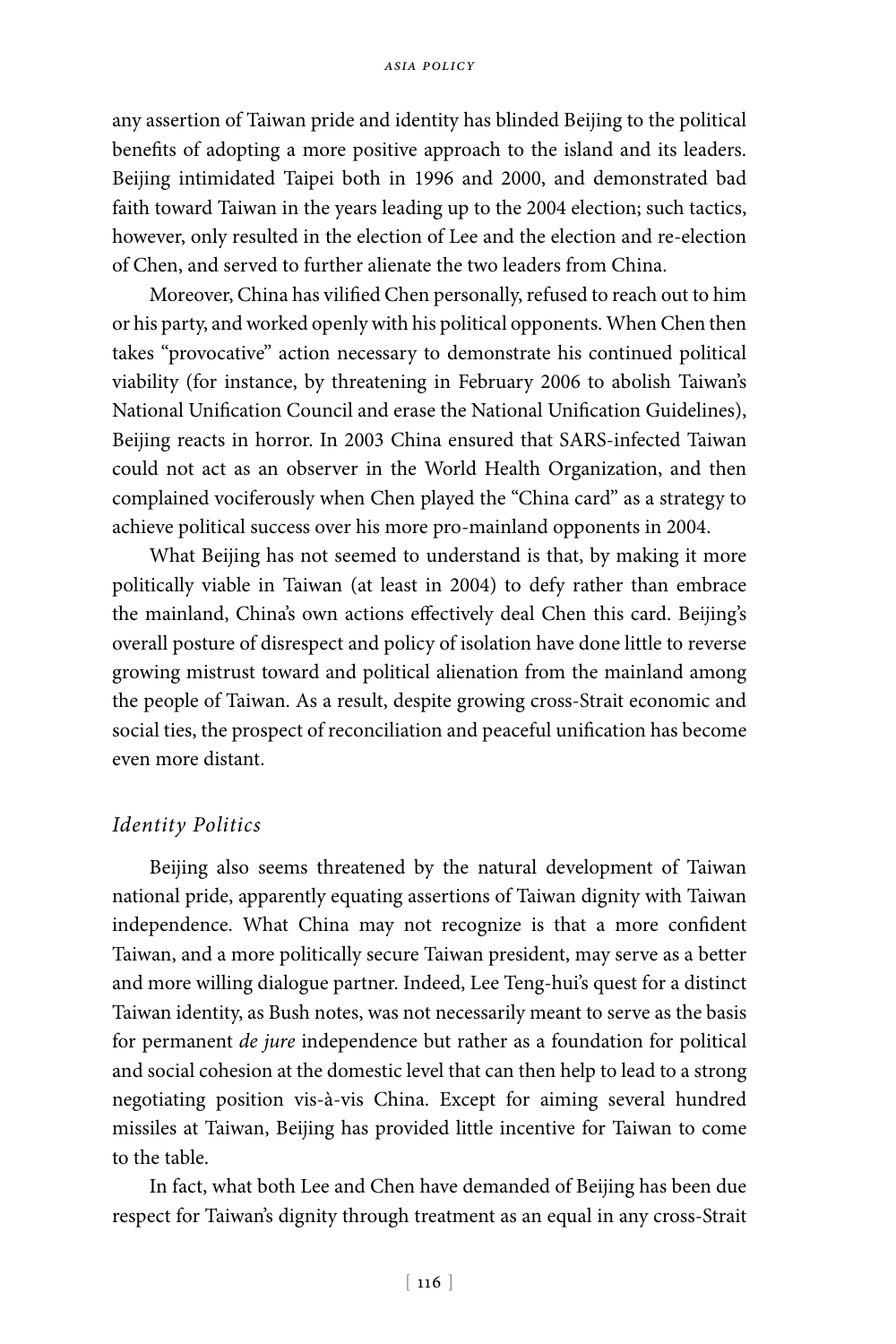discussion or negotiation, a phased approach to reconciliation and trustbuilding, renunciation of force to settle the dispute, and greater international space for the island. Lee and Chen have also rejected the "one country, two systems" model for Taiwan, instead envisioning some form of confederation as the preferred option over the long term.

Though China may not favor such a formula, the position of the two Taiwan leaders has been far from independence-minded activism. As Bush notes, Beijing has "transmuted a disagreement over *how* Taiwan might be a part of China into a dispute over *whether* Taiwan sees itself as part of China" (p. 341). Unable or unwilling to understand the complexities of identity politics emerging on the island, China has assumed that any rejection of its "one country, two systems" formula—or even any hesitancy to sign off on Beijing's "one China" principle—was tantamount to a rejection of unification in general. It is this fundamental misreading of, or inability to adjust to, changes in the political environment in Taiwan that threatens to fuel continued tensions across the Taiwan Strait.

Some suggest that China is satisfied with this situation. Beijing's foremost goal in the near term may in fact not be to secure unification but rather to prevent independence, and perhaps even ensure the defeat of the DPP in the 2008 presidential election. If so, China is achieving this goal at a high cost. First and foremost, *de jure* independence or other forms of permanent separation are not viable in the near term anyway. In addition, China's Taiwan policy is increasing the possibility of miscalculation and conflict in the coming years—conflict that Beijing would find particularly unwelcome given its priority interest in attending to difficult economic, social, and political transitions occurring within China.

Though the mainland leaders may feel that time is on their side, Beijing seems to draw the wrong message from those who counsel patience in dealing with Taiwan: patience does not mean simply waiting passively for time to pass toward some inevitable outcome, but rather implies active and creative initiative. Were Beijing to exhibit a mindset that seeks to understand and respond to the interests of the the Taiwan people and Taiwan leaders, relationships built in good faith may ultimately achieve the mutual interest of a truly peaceful resolution over time. Indeed, whether one believes that Chen is a tactical politician (as Bush suggests) or is at heart an advocate of independence (as others fear), Beijing has not tested Chen seriously enough yet to determine whether compromise or progress in cross-Strait reconciliation has been possible during his tenure.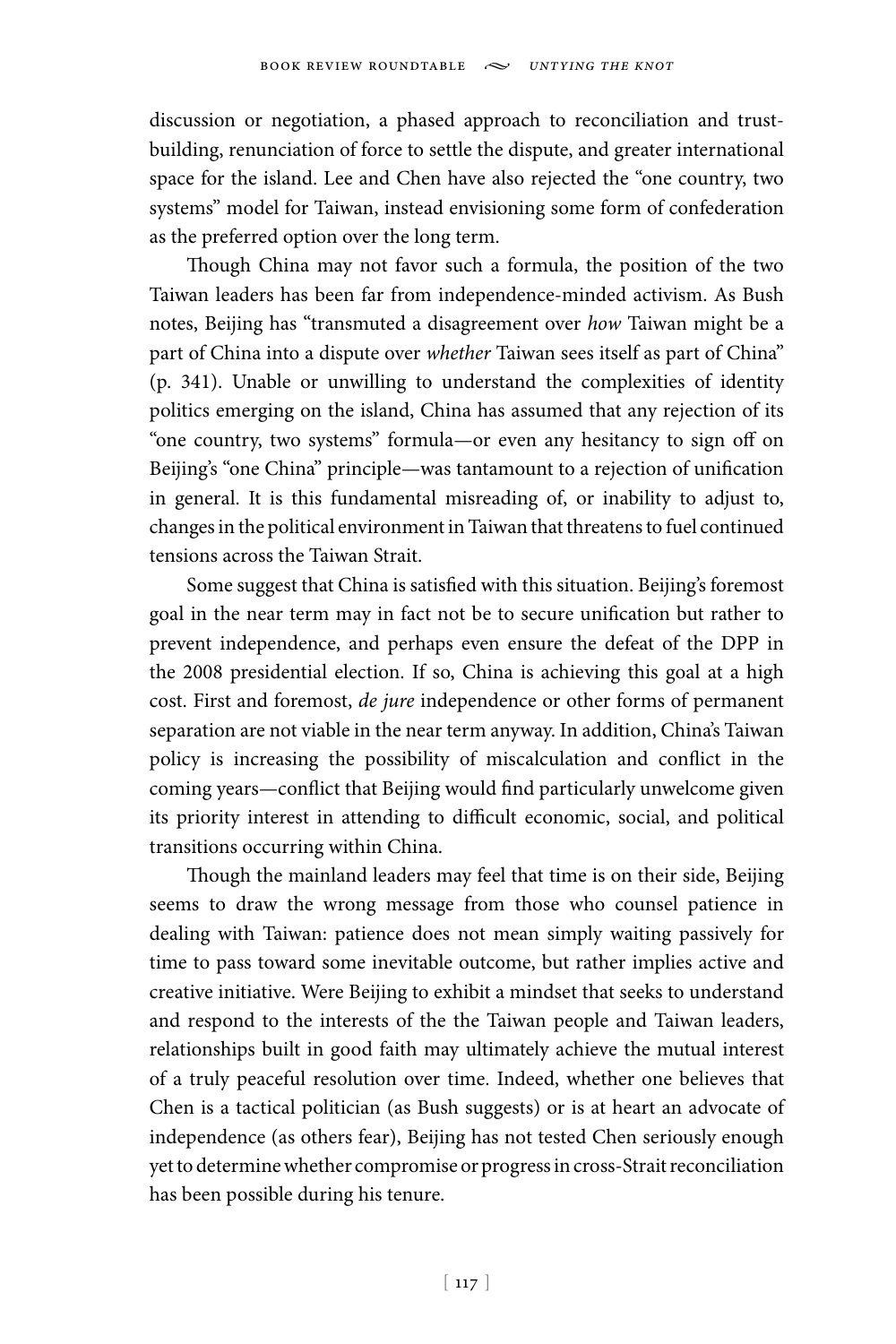### *Conclusion: Light at the End of the Strait?*

Perhaps it is a paradox of international affairs that, much like human affairs, the relationships one deems most important and emotionally desirable are those one handles the most poorly. That might be one explanation of why China's policy toward Taiwan, whose "peaceful reunification" with the mainland Beijing has deemed its "sacred goal," has proven so strategically counterproductive. One might note with irony that, with respect to the North Korea nuclear issue, China has counseled the United States to engage in bilateral dialogue without preconditions, refrain from vilifying DPRK leader Kim Jong Il, and avoid driving Kim into a corner where he will have no alternative but to lash out provocatively in fear and anger. Indeed, Beijing might heed such reasonable advice itself when dealing with Taiwan.

The good news, perhaps, is that China has now established a public record of promises and policy pronouncements, both to Taiwan as a whole and to the KMT opposition in particular, that will be difficult to reverse should the KMT return to power on the island and test China's good faith. Although Chen may feel personally and politically undermined by Beijing, in the long run his tenure may be remembered for providing his political successors the leverage with which to hold China to its vows. In return for a vague commitment to the one-China principle, Chen's successors should acquire the wherewithal to promote the national dignity, political respect, and international status that Taiwan's democracy rightly deserves. For those who want to follow future developments, Richard Bush's comprehensive and fresh analysis of the history, personalities, and dynamics of the cross-Strait issue should serve as a critical resource—one that policymakers and analysts in Beijing, Taipei, and Washington would do well to consult in their attempts to ensure the stable management of this thorny impasse.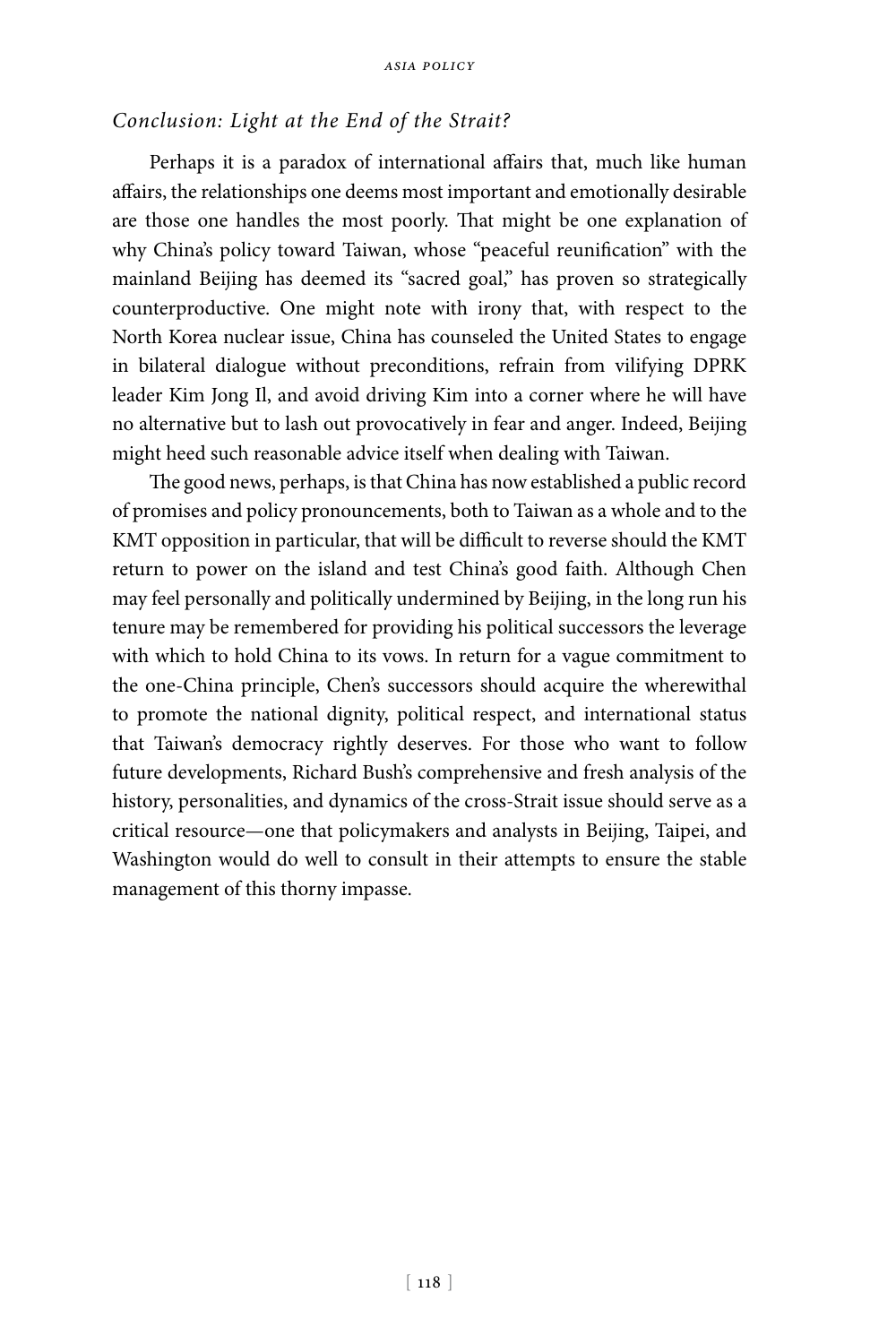# **A Rapidly Changing Military Balance: A National Security Perspective on Richard Bush's** *Untying the Knot***\***

## *Lyle Goldstein*

*Untying the Knot* represents a brave effort to untangle one of the most complex national security challenges confronting the United States in the current security environment. The paramount status of the Taiwan issue, which constitutes the most dangerous flashpoint in the world today, has been somewhat obscured by the global war on terrorism and the nuclear overtones of crises involving Iran, North Korea, and South Asia. Nevertheless, the Taiwan issue is unique among these security challenges in that a crisis involving the island represents a wholly plausible scenario for major war between two nuclear-armed great powers. The truly devastating consequences of such a conflict, not only for the belligerents but for global security as a whole, underline the fundamental importance of this book.

As one of the nation's foremost experts on the Taiwan quandary, Bush demonstrates encyclopedic knowledge concerning both the origins of the dispute and, in particular, the fast moving pace of developments during the past decade. Scholars and national security practitioners will find that this new tome serves as an invaluable reference on narrow but important aspects of the Taiwan problem, ranging from security dimensions of Taipei's evolving trade policy with the mainland ("avoiding haste" to "active opening") to the sensitive issue of passports. Bush's analyses regarding broader issues that are vital to any understanding of the Taiwan issue, such as Chinese nationalism and the nature of Taiwan's exceedingly complex political landscape, represent superb surveys of available scholarship and are quite insightful. These insights sometimes reflect Bush's extensive personal involvement in the issues under discussion. Bush describes, for example, the surprise of Taiwan Foreign Minister Eugene Chien mere hours after the announcement of the major constitution referendum initiative by Taiwan president Chen Shui-bian (p. 223). Bush also analyzes a variety of interesting PRC discussions. For instance, the intricate treatment of PRC scholar Su Ge's important Chinese-

**LYLE GOLDSTEIN** is Associate Professor, the U.S. Naval War College in Newport, RI. His first book was published by Stanford University Press in 2005. His research on Chinese security policies has appeared in *China Quarterly*, *International Security*, *Jane's Intelligence Review*, *Undersea Warfare*, *USNI Proceedings*, and most recently in *IISS Survival*. He can be reached at <lyle.goldstein@nwc.navy.mil>.

<sup>\*</sup> This article reflects the personal opinions of the author and in no way represents the official viewpoint of the U.S. Navy or any other agency of the U.S. Government.

 $<sup>1</sup>$  Even more unique is that such a war could potentially be instigated by Taiwan, a third party.</sup>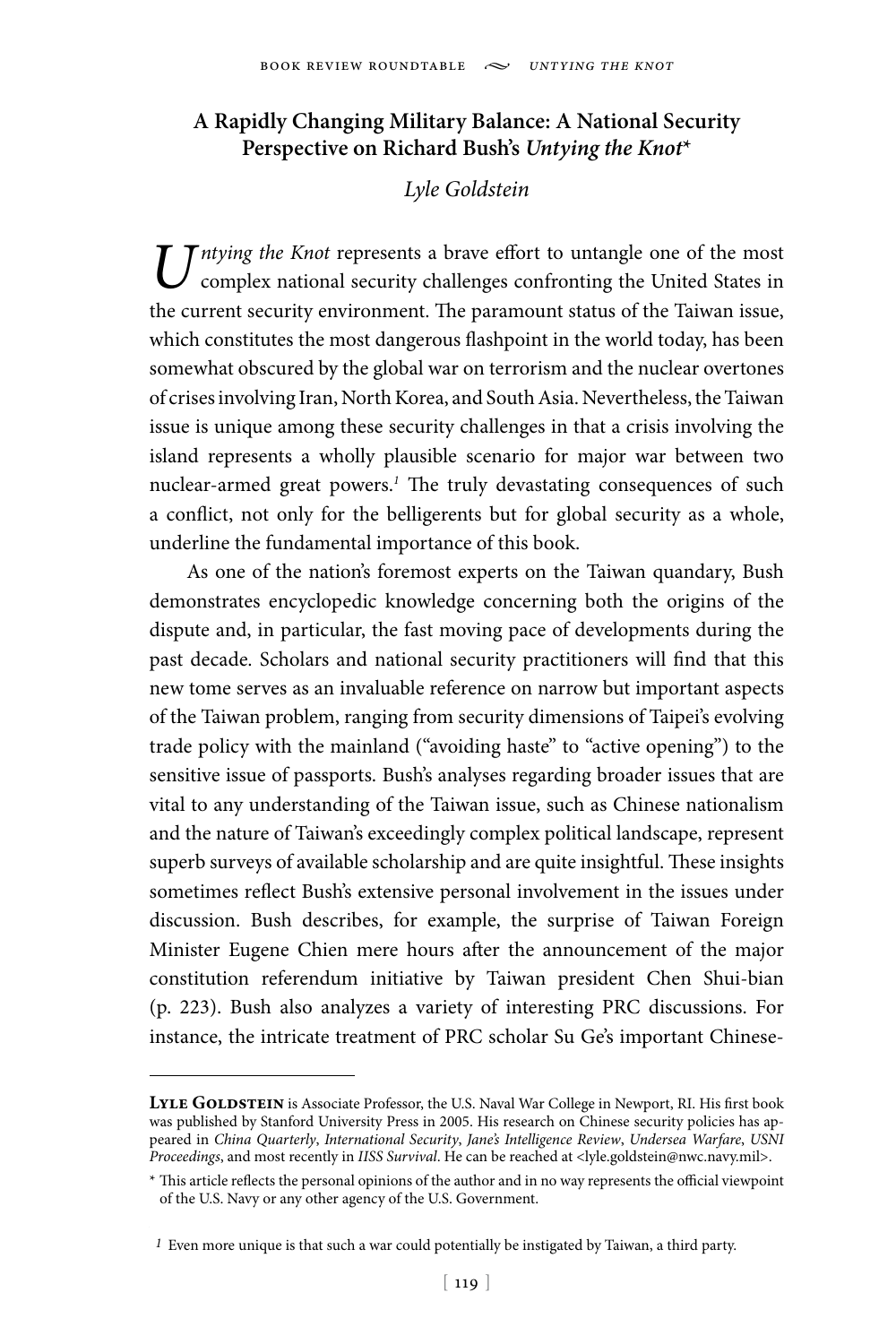language book about Washington's Taiwan policy offers unique and valuable insights into Beijing's approach (pp. 203–4), and reveals the true extent to which conventional Chinese elite wisdom holds the United States culpable for creating and maintaining the Taiwan "problem."

Bush's rendering of the security aspects of the Taiwan issue is relatively sound. Utilizing recent security studies scholarship, he skillfully introduces such vital concepts as the "security dilemma" (one side's pursuit of security induces insecurity in the other state and thus fosters a dangerous actionreaction spiral) and the concept of the "prisoner's dilemma" (wherein basic mistrust creates a lose-lose outcome). Bush also goes one step further by suggesting where these models might usefully apply to present policy dilemmas in both Taipei and Beijing. Most importantly, he highlights the new situation that is developing as a result of the People's Liberation Army's (PLA) accelerated modernization process, on the one hand (p. 107), and Taiwan's apparent stagnation in the military realm, on the other. This evolving imbalance will surely have a profound impact on the future development of the Taiwan situation.

One possibly significant flaw in Bush's discussion of the security aspects of the Taiwan situation is a seeming tendency to understate the pace and significance of PLA development. A few examples from the aerospace and maritime spheres will suffice to make the point. First, and most importantly, the increasing numbers and accuracy of China's short-range ballistic missile (SRBM) force render obsolete much of the previous conventional wisdom regarding the cross-Strait balance. If China's SRBM force proves capable of thoroughly destroying Taiwan's air force—as now seems entirely possible, perhaps doing so even in a matter of hours—then command of the air is very much in question.<sup>2</sup> At one point, Bush does concede that there is essentially no defense against a PLA missile barrage (p. 123). If the PLA can gain command of the air, then an amphibious invasion, contrary to conventional wisdom (p. 119, for example), suddenly becomes more feasible. By employing new ballistic homing warheads, this SRBM force may also be used to strike U.S. Navy (USN) carrier battle groups. Bush's assertion that China's air force will command "several hundred medium-range bombers" in the coming years (p. 119) is possibly an exaggerated claim. In fact, other than rather limited H-6 production, China does not appear to maintain an indigenous bomber program. Bush's discussion also appears to seriously underestimate the number

<sup>&</sup>lt;sup>2</sup> See Lieutenant Commander William E. Bunn (USN), "China's Increased Weapons Precision and the Taiwan Scenario," *Chinese Military Update* 3, no. 2 (Spring 2006): 1.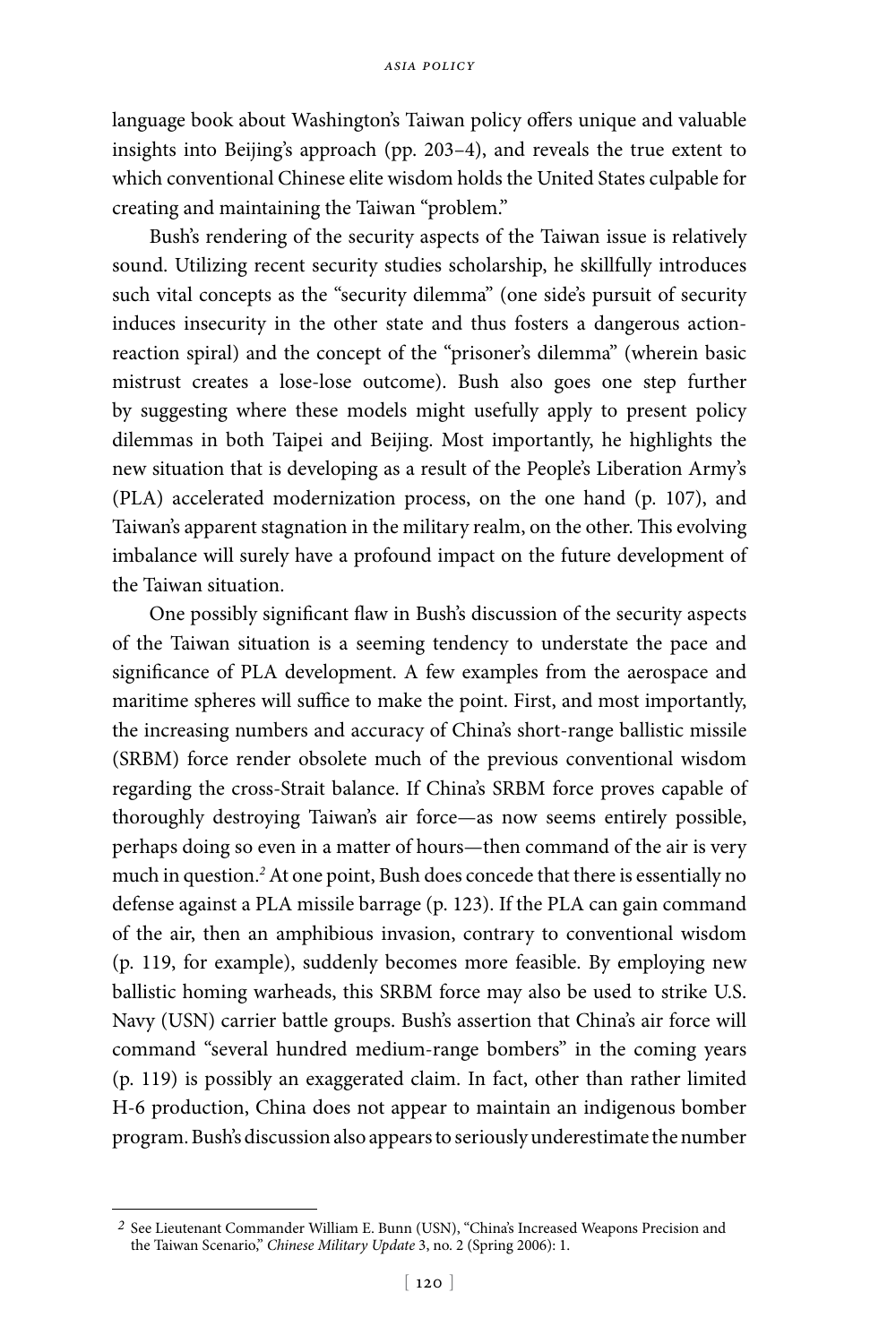of fourth-generation Chinese fighter and strike aircraft. Though Bush claims that this fleet numbers over one hundred aircraft (p. 117), fourth-generation fighter aircraft now actually probably number well over two hundred, and perhaps even closer to three hundred, advanced platforms. Moreover, these numbers exclude the new indigenous J-10, which may already be in serial production.

Bush exhibits a similar tendency in the realm of Chinese naval development. Though he rightly highlights the importance of China's purchase of *Kilo*-class submarines from Russia, further details are necessary in order to complete this picture. Eight brand new *Kilo*s will have been turned over to China by the end of 2006. These potent vessels field the lethal *Klub*-weapons system, which features a supersonic cruise missile with terminal homing maneuvers designed to defeat the *Aegis* air-defense system. This anti-ship cruise missile, together with the *Moskit* system deployed on the *Sovremmeny* destroyers, represents a weapons system that may well exceed the capabilities of current USN systems.

In the end, Bush commits an error common among defense analysts by focusing exclusively on imported weapons systems. Given that the new generation of indigenous Chinese systems appears to be formidable, Bush's failure to acknowledge this fact is indeed a significant oversight. China has built the world's first missile catamaran, $^5$  and the PLAN's newest surface ships are all equipped with vertical launch systems (VLS) and close-in weapons systems (CIWS). There is even the possibility that one ship is equipped with an *Aegis*-type phased array radar. These developments signify a new level of survivability for PLAN surface platforms. The PLAN has prioritized undersea mine warfare in tandem with an ambitious submarine force modernization.

According to *China Defense Today*, the PLA accepted shipments of Su-27s in 1992 (26 aircraft), 1996 (22), and 2002 (28). As for the Su-30, batches were received in 2000 (10 aircraft), 2001 (28), 2003 (38), and 2004 (24). The same source estimates that 90–100 J-11s (Su-27 kits assembled at Shenyang) were completed by 2004. Thus the grand total would equal at least 266 fourthgeneration aircraft by 2004. See Sinodefence.com, "Chinese Defence Today: Fighter Aircraft,"  $\sim$ http://www.sinodefence.com/airforce/fighter/default.asp.

While both the *Klub* and *Moskit* systems are supersonic, the USN's mainstay antiship missile, the *Harpoon*, is subsonic. For profiles of these systems, see GlobalSecurity.org,  $\sim$  http://www. globalsecurity.org. China, if it does not already, is likely to field supersonic indigenous cruise missiles in the near future.

<sup>&</sup>lt;sup>5</sup> "Zhongguo haijun chuanlang shuangtixing daodanting" [The Chinese Navy's Wave-Piercing Double-Hulled Missile Boat], *Jianchuan zhishi*, no. 9 (September 2005): 41.

 $6$  On the prospects for a Chinese Aegis air defense capability, see James C. Bussert, "China Builds Destroyers Around Imported Technology," *Signal*, August 2004, 67.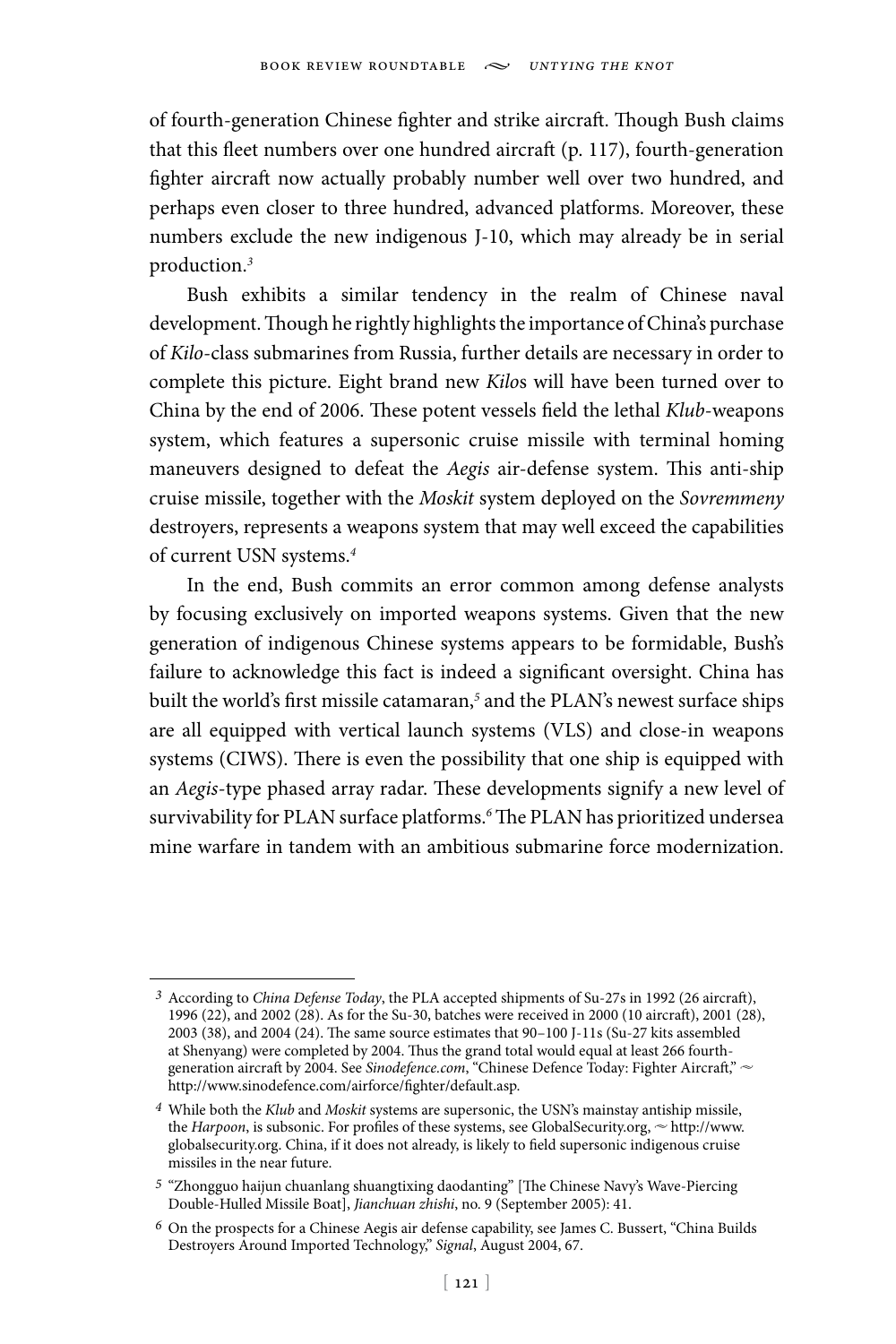China maintains a robust research program for rocket-rising mines,<sup>7</sup> and is now likely capable of deploying advanced mobile mines (referred to in Chinese as *zihang shuilei*, or self-navigating mines). More importantly, during a threeyear span from 2002 to 2004, the PLAN launched thirteen new submarines, including the new *Yuan*-class, which is believed by some to be equipped with revolutionary air-independence propulsion (AIP) technology. The PLAN is simultaneously fielding a new generation of nuclear submarines. Indeed, throughout the entire book Bush hardly discusses nuclear weapons at all, despite the fact that the PLA may have already fielded one or more brigades of DF-31 missiles and will likely make operational the new generation 094 SSBN in the near future.

If one accepts that the cross-Strait military balance is shifting even more rapidly than Bush suggests, then certain political implications arise that are not fully addressed in *Untying the Knot*. For instance, when Bush states that "deterrence has been effective over the last five decades" (p. 266) or that "U.S. conventional capabilities far outstrip" those of the PLA (p. 308), it is unclear whether Bush fully understands the implications of the rapidly shifting balance. In fact, given the inherent difficulties of anti-submarine warfare and mine countermeasures operations (to draw on some examples from the naval realm), Bush's confidence is misplaced. Moreover, the rapidly shifting military balance is actually reinforced by at least three fundamental strategic factors. First, the fact that Taiwan is politically fractured could increase the island's vulnerability to military coercion. Second, the United States is thoroughly focused on the global war on terrorism, and this broad strategic orientation has inevitably drawn resources and attention away from strategic competition and conflict preparations in the Asia-Pacific region. By contrast, the PLA enjoys the luxury of being able to focus almost exclusively on possible cross-Strait military scenarios. Third, and most fundamentally, Taiwan is situated less than one hundred miles from China yet more than five thousand miles from the continental United States; the strategic impact of this basic asymmetry cannot be overstated.*<sup>10</sup>*

See, for example, Sun Mingtai et al., "Yingyong tongjifa jisuan zhudong gongji shuilei mingzhong gailu de fangzhen yanjiu" [Application of Calculation of the Hitting Probability of Floating Rocket Mines by Simulation Methods], *Danjian yu zhidao xuebao* 22, no. 2 (2001): 48–51.

U.S. Department of Defense, "Annual Report on the Military Power of the People's Republic of China," June 2000, 16, http://www.defenselink.mil/news/Jun2000/china06222000.htm.

On the pace of Chinese indigenous submarine construction, see Jim Yardley and Thom Shanker, "Chinese Navy Buildup Gives Pentagon New Worries," *New York Times*, April 8, 2005.

 *<sup>10</sup>* See, for example, Rear Admiral Michael McDevitt (USN-ret.), "The Security Situation Across the Taiwan Strait: Challenges and Opportunities," *Journal of Contemporary China* 13, no. 40 (August 2004): 411.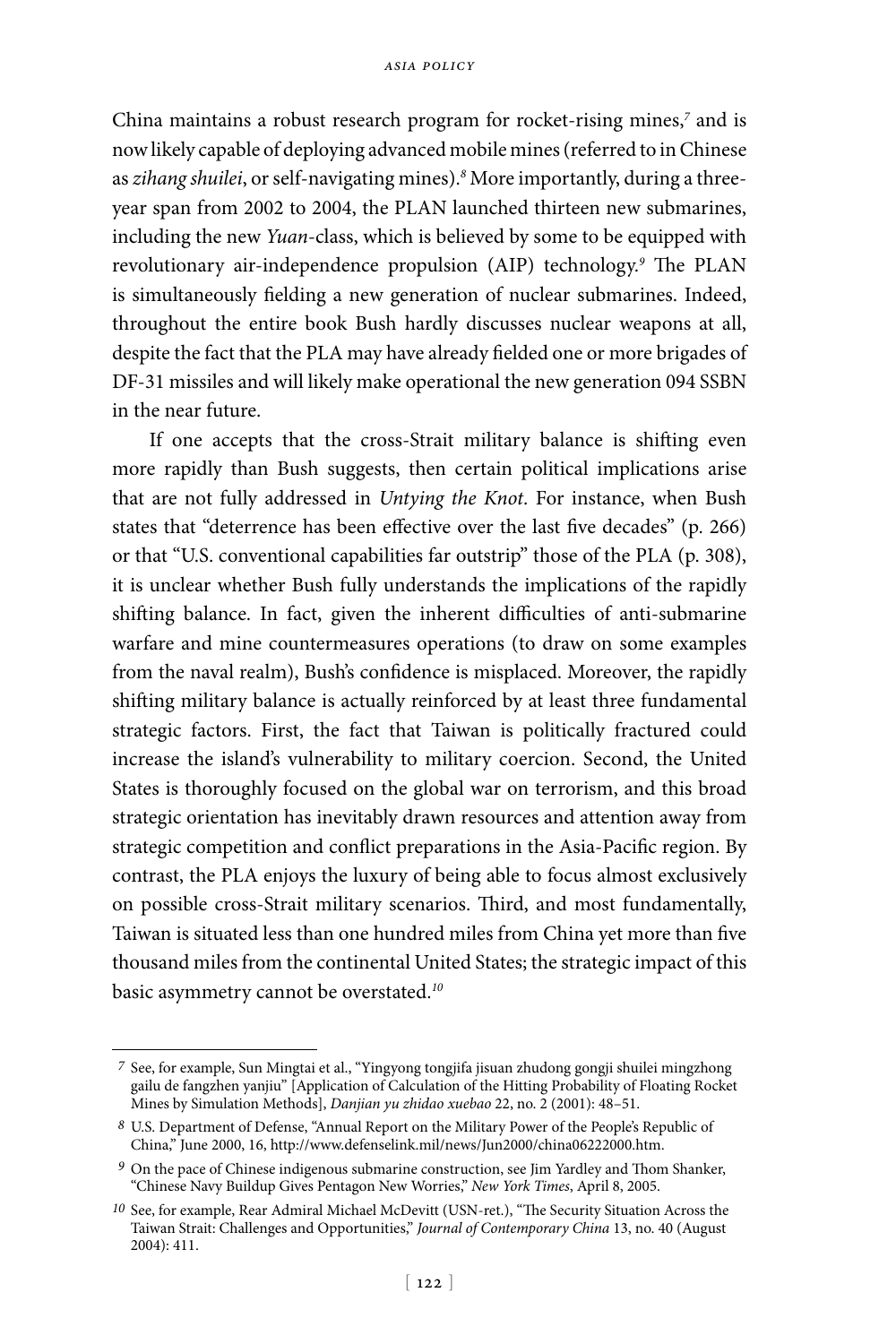An analysis of these broader strategic factors, along with extant trends in the cross-Strait military balance, yields the common-sense conclusion that Taiwan is increasingly indefensible from the mainland threat. This fact is widely acknowledged in Taipei. Little wonder then that the Taiwan authorities do not wish to purchase highly expensive systems that will bear little impact on the island's plight. Washington would likewise be far better off by accepting the reality of the new situation and instead begin to play a genuinely constructive role in securing the best possible political deal for Taiwan. In this regard, Bush fails to convince that a modified "one country, two systems" approach cannot work (pp. 36–39, 91–99). Nor does Bush seem to grasp fully that the status quo is inherently unstable and that diplomatic efforts by Washington to uphold the status quo are largely counterproductive.

Pressure from Washington, particularly as directed at Taipei, could actually be the single most important variable in ensuring that a reasonable deal—one that is substantially more generous than that given to Hong Kong is actually struck and executed faithfully by both sides. Though Congress will certainly protest loudly, President Bush has already taken a positive step in this direction with his explicit warning to Chen Shui-bian in December 2003 against various pro-independence initiatives. If Washington were to attempt true diplomacy—such as the Metternich/Kissinger style of "give and take" as opposed to largely ineffectual wrist slapping—the United States could realize major strategic gains.*<sup>11</sup>* Though the book's analysis of the possibilities for confederation (pp. 271–76) and the interesting comparisons with other peace processes (pp. 291–93) are significant, Bush does not go far enough in probing for solutions.

Finally, Bush's book is somewhat frustrating due to the author's clear bias in favor of Taipei. Bush focuses primarily on ways to help Taiwan "stand up" for the island's "core interests" (p. 339), but neglects to consider seriously broader and more vital U.S. strategic imperatives in which China's active cooperation is crucial (such as North Korea or the war on terrorism). Policies that give priority to U.S. interests should draw on the first principle of realism and make adjustments appropriate to the new balance of power. Looking toward Taiwan's future, the key to the resolution of the dispute is not "a clearer understanding of the legal identity of its governing authorities"

 *<sup>11</sup>* For example, by providing China with the proper incentives, Washington could persuade Beijing to adopt a more proactive stand against Pyongyang's nuclear ambitions. In addition, if there were no requirement to defend Taiwan, more U.S. resources could be devoted to U.S. ground forces, homeland security, and counterterrorism (*vice* expensive U.S. Navy and Air Force platforms that would be needed if the requirements include the defense of Taiwan).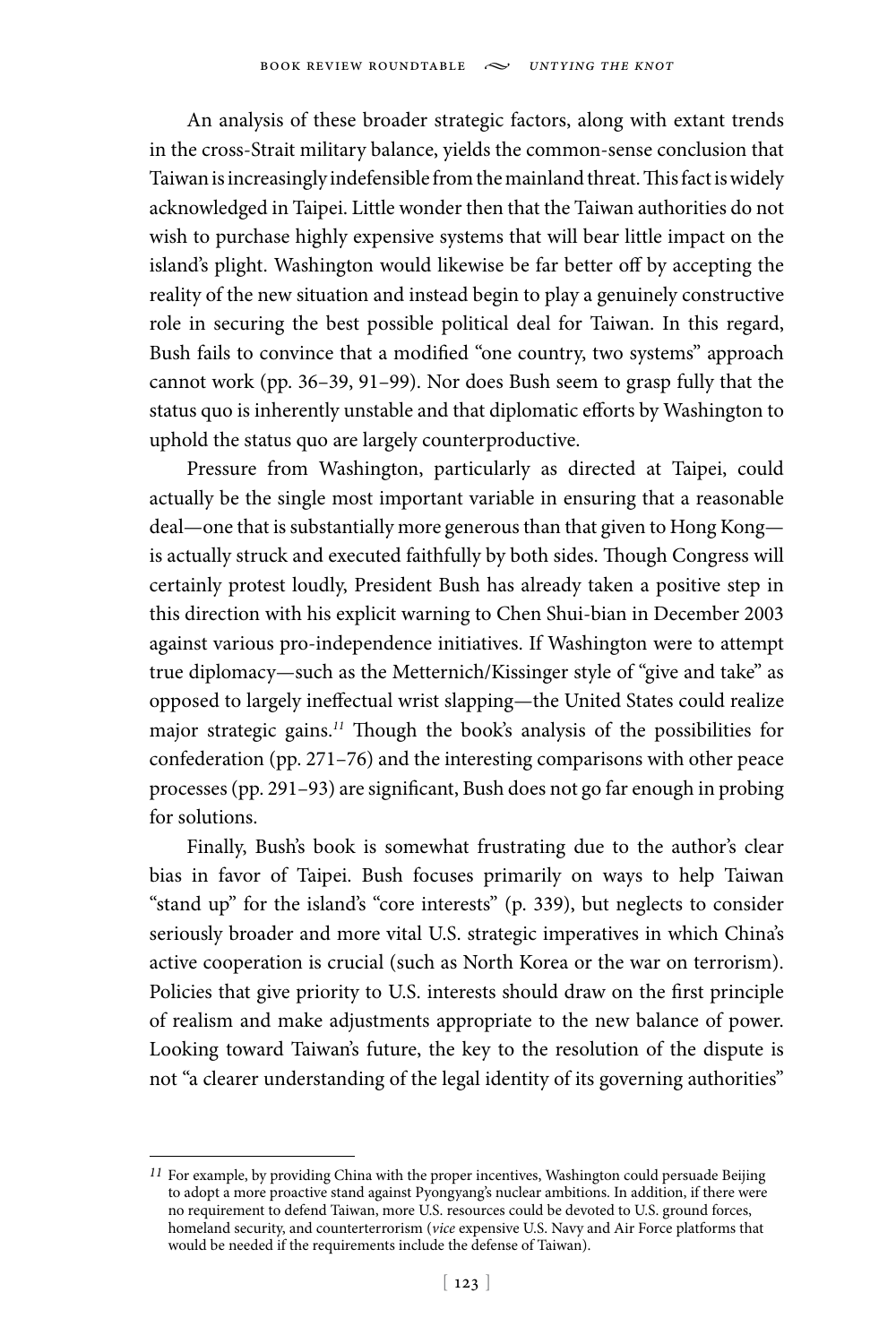(p. 338), but rather an objective assessment of the evolving balance of power and the formulation of creative ways to avoid war with China over an issue of relatively trivial geopolitical importance—and one that is primarily driven by ideological concerns and historical sentimentalism. It is sobering to consider that a Sino-American war fought over Taiwan could constitute the first of a series of bloody conflicts that span decades, somewhat akin to the three wars between France and Germany that accompanied Germany's ascendance as a world power.

In confronting the rise of Chinese power during this century and beyond, we need to not only "keep our powder dry," but also to seek to establish a more feasible defense perimeter (e.g., including Japan and the Philippines but not Taiwan). It is well past time that we extricated ourselves from the highly combustible historical baggage of the Chinese civil war. *Untying the Knot* represents a masterful collection of insights and a truly invaluable resource for those trying to understand the bewildering complexity of the Taiwan issue. Nevertheless, Bush's analysis is too relaxed regarding Chinese military developments and too cautious in recommending new policies appropriate to the new threat environment.

## **Gordius in the Strait: A New Taiwan and an Impatient China**

## *Dan Blumenthal*

R ichard Bush's new book helps clarify the complex intersection of U.S.  $\Box$  interests in the Taiwan Strait: the United States is committed to protecting Taiwan's democracy and autonomy while at the same time trying to shape China into a power that is peaceful, democratic, and accepts the Americanmade liberal international order*. Untying the Knot* explains why these goals so often seem mutually exclusive.

Bush is uniquely qualified to write such a book, as he is one of a handful of American Asia experts who possess a profound sense for the real Taiwan the one that is a vibrant, successful liberal democratic country, as opposed to the fictional Taiwan that is part of "one China." He served for many years

**DAN BLUMENTHAL** is Resident Fellow in Asian Studies at the American Enterprise Institute for Public Policy Research. Previously he served as senior director for China, Taiwan, Hong Kong, and Mongolia in the Office of the Secretary of Defense. He can be reached at <dblumenthal@aei.org>.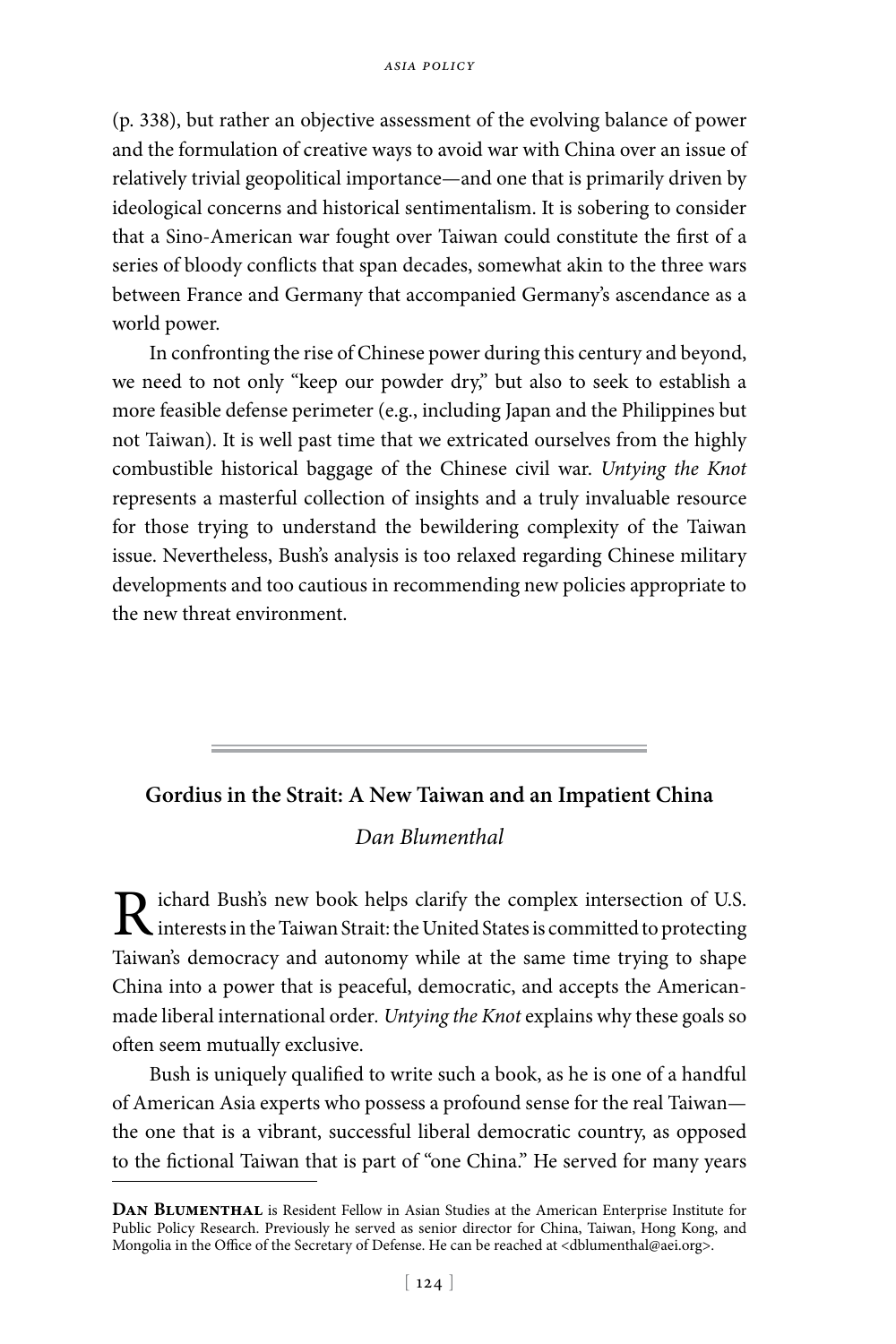on the legislative staff of Congressman Stephen Solarz, who was a vigorous champion of human rights and democracy on Taiwan.

In *Untying the Knot*, Bush writes of his experience working for Rep. Solarz: "I provided support as he sought to expose KMT repression, gets dissidents out of jail, make the case that Taiwan was ready for democracy…and serve as a beacon of hope for the *dangwai* opposition" (p. 345). As a result, Bush became friends with opposition members and even met with a then-dissident lawyer and former political prisoner named Chen Shui-bian.

Bush is thus a rare commodity, a policymaker and analyst who knows and even sympathizes with the once-outlawed political dissidents who are now the elected rulers of Taiwan. That experience shines throughout the book. He provides, for example, a particularly authoritative description of how the opposition groups he worked with both formed into the Democratic Progressive Party (DPP) and gave that party a unique political history that still contributes to the admixture of optimism, hope, insularity, suspicion, and frustration that have characterized the DPP's rule.

As Bush points out, Taiwanese attitudes toward the mainland Chinese Nationalists (or Kuomintang, KMT), who fled to Taiwan following the civil war, crystallized rather quickly. The KMT was yet another repressive *outsider*  regime, no different than the Japanese or the Qing dynasty. To illustrate this point, Bush raises the example of the "February 28th incident." Quoting a statement made in 1949 by a Taiwanese, Bush reveals how attitudes toward the KMT and mainland Chinese in general were conflated, thereby leaving a searing legacy for current Taiwanese politics: "The government has handled the February 28 Incident in such a barbarous way. This has *caused the Taiwanese to turn their hatred of the Kuomintang into hatred of all Mainlanders*" (p. 144).

According to Bush, KMT policies that promoted social discrimination, suppression of both Taiwanese culture and linguistic expression, and an unequivocal concept of "one China" all further alienated the Taiwanese and helped to foster a new "Taiwan identity." Today, most Taiwanese view their identity as somehow linked to—yet still distinct from—China. This identity, in combination with a heightened pride in being citizens of a liberal democracy (in stark contrast to the authoritarian PRC), explains why a political solution to cross-Strait issues seems so intractable in spite of growing economic links.

Amidst this atmosphere of alienation from the ruling KMT and the displaced mainland Chinese population in general, various opposition figures

Bush draws the quote from Lai Tse-han, Ramon H. Myers, and Wei Hou, *A Tragic Beginning: The Taiwan Uprising of February 28, 1947* (Stanford: Stanford University Press, 1991). The emphasis, however, is Bush's.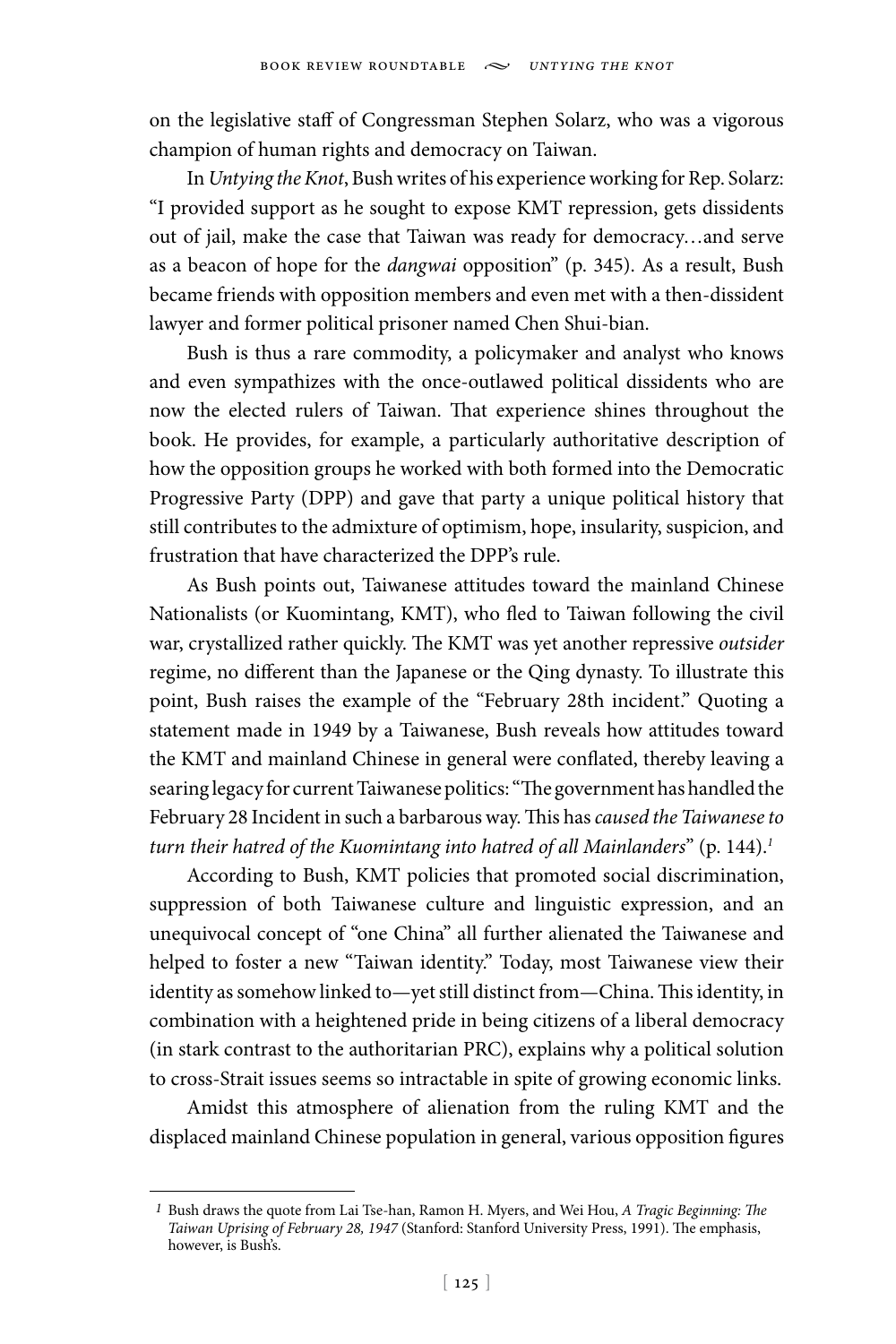(or *dangwai*) organized themselves into the DPP in 1986. The DPP saw itself as a conglomeration of advocates for freedom, human rights, and formal independence from China. After the ROC lost official recognition from and was in effect de-legitimized by the United States and the international community in 1972, the dangwei saw an opening to challenge the KMT's authoritarian rule.

Ever since its formation, DPP members have been divided over how best to push their dual political agenda of achieving Taiwan's democratization and independence. Two factions formed: the Formosa faction, which was more moderate on independence, and the New Tide camp, which wanted to push harder on the independence issue. Many DPP members had been social activists, writers, and intellectuals who wanted to change Taiwan's politics from the bottom up. Other members felt that fielding candidates in legislative elections was the best way to accomplish the party's goals.

Even now, well into the second term of a DPP presidency, these divisions still run deep in many parts of the party. Those who served prison terms for their activism are considered more "pure," while even elder statesmen, such as Kang Ning-Hsiang (who had served in the legislature for many years), have been considered too close to the old establishment.

The DPP gained international attention in 2000 when Chen Shui-bian was elected president of Taiwan in the first peaceful transfer of power between parties in the island's history. By this time, DPP members who populated Chen's administration had moderated their views on independence and accepted the reality that China is "a unified and powerful neighbor" (p. 158).

Regarding Chen's troubled record of governance, Bush's comment that "Chen Shui-bian faced a series of challenges that are common when an opposition power wins national power for the first time" (p. 166) is pithy yet insightful and often missed in policy debates. Taiwan is mostly seen through the narrow prism of the U.S. "one China" policy, and the island's behavior is measured according to its compliance with that policy. Consequently, the fact that Taiwan is a transitional democracy facing problems common to new democracies is often missed.

The DPP did not have a "deep bench" of experienced policymakers; it had to deal with an opposition that after more than fifty years of uninterrupted rule was not about to relinquish the reigns of power easily—especially to a group of politicians who had once been deemed the "enemy of the state." The DPP's rule was thus marked by frequent opposition obstructionism including an attempt to impeach the president just months into his first term. In addition, Chen had to balance the practical requirements of governance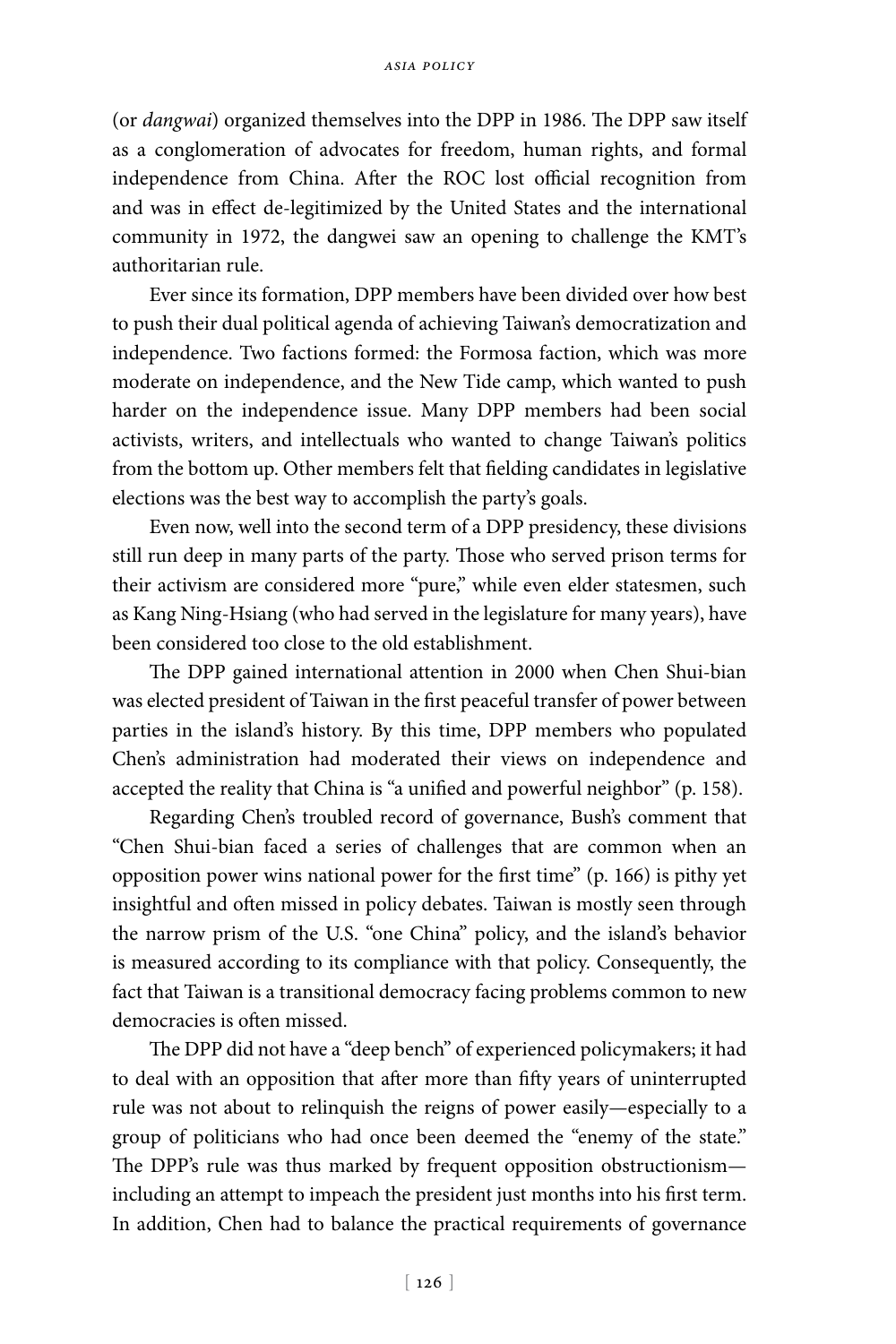against the demands of his party's "true believers" who demanded immediate independence. Furthermore, decades of one-party rule based on a Leninist constitution resulted in stultifying structural problems that made effective governance almost impossible—and deadlock likely. Moreover, the historical legacy of repression and the jailing of many of the DPP leaders left the new ruling party deeply suspicious of the motives of the new opposition party.

Bush also helps explain why the visit by Lien Chan, the leader of the KMT, to China in 2005 touched such a deep wound in the DPP psyche: during the years of authoritarianism, the worst fear of the nascent DPP was that the KMT would cut a deal on unification with the Chinese leadership.

For all of *Untying the Knot*'s strengths, the book has its flaws. Bush's policy prescriptions and explanations of root causes are delineated within the analytical box through which all China hands have had to work—the one-China policy. The problem is that this policy, at least as understood by Washington, is under attack by both Taiwan and the PRC. As Bush himself illustrates, Taiwan's march to democracy has also been a march away from mainland China. And China has always defined the one-China policy as an acceptance that Taiwan is part of China.

Moreover, China's rise in power will make Beijing increasingly impatient to "reunify the motherland." The latest Department of Defense annual report on China's military power notes that the PRC's military build-up has already changed regional power balances.<sup>2</sup> Experts such as Tom Christensen and Mark Stokes argue that PRC capabilities are aimed at coercing unification.<sup>3</sup> Bush, like many who look at the problem, sees China's military modernization as a tool to "deter independence." This is not simply a semantic difference. A China that is more confident of its power and has the capabilities to coerce Taiwan into a settlement may have less reason for the type of patience and compromise that Bush recommends.

Another problem, one common to foreign policy practitioners as well as analysts, is the tendency to equate the decision-making difficulties and strategic intentions of democracies with those of dictatorships. The differences are not simply a matter of which system is morally preferable. Political analysts since Machiavelli have written about the fundamental gaps in decisionmaking and behavior between regimes that are ruled with democratic legitimacy

Department of Defense, "The Military Power of the People's Republic of China 2005," annual report to Congress,  $\sim$  http://www.dod.mil/news/Jul2005/d20050719china.pdf.

Tom Christenson, "Posing Problems Without Catching Up," *International Security* 25, no. 4 (Spring 2001): 7–9; and Mark Stokes, "China's Military Space and Conventional Theater Missile Development: Implications for Security in the Taiwan Strait" in *People's Liberation Army After Next*, ed. Susan M. Puska (Carlisle, PA: Strategic Studies Institute, 2000), 108–09.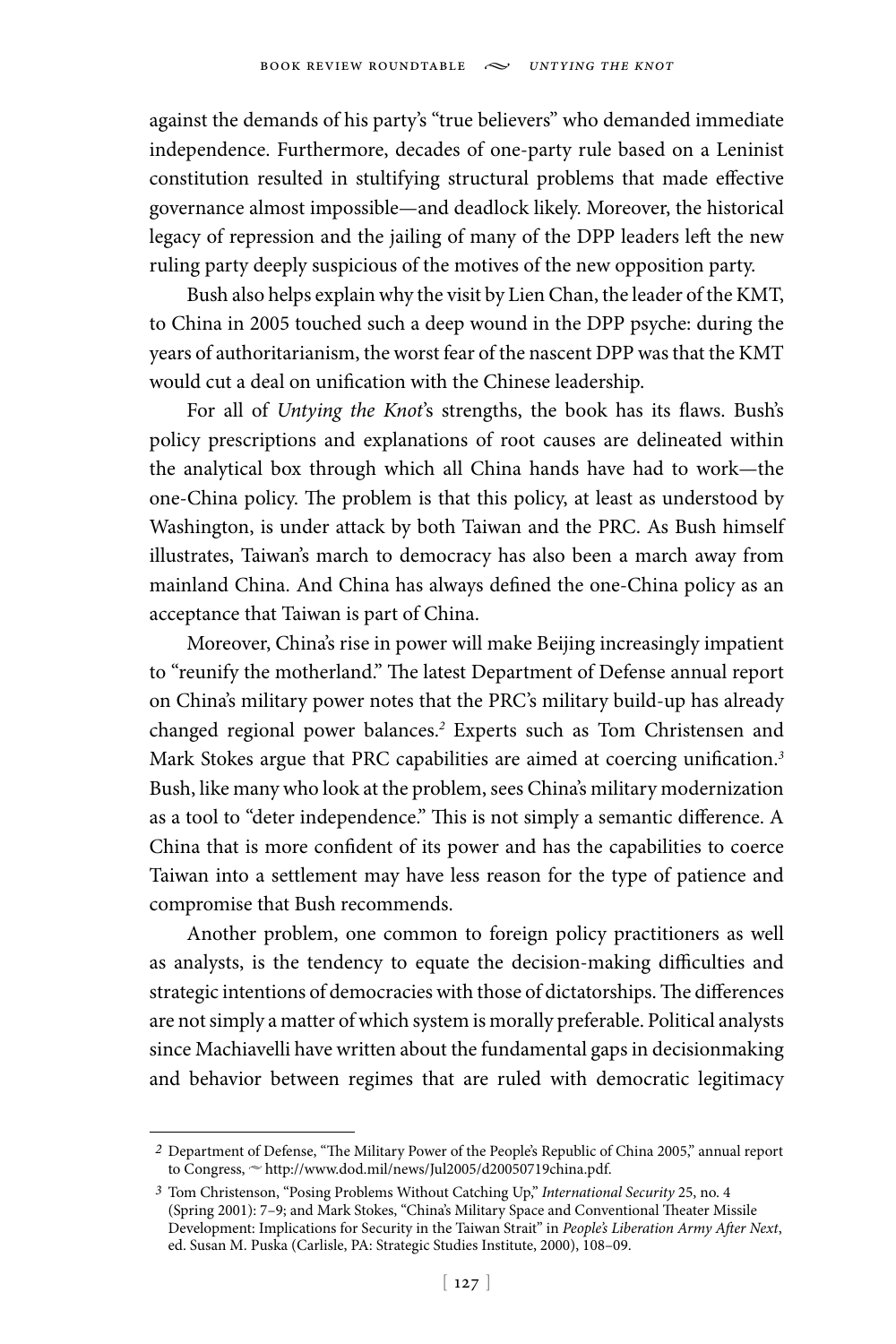and those that are not.<sup>4</sup> The latter are more paranoid, less transparent, and more apt to take action to ensure the regime's legitimacy at the expense of the nation's interest. This difference could have dangerous implications for a PRC that reads every political decision in Taipei as the next step toward independence.

The third problem is the failure to ask why the international community legitimizes China's claim that unification with Taiwan is a fundamental national interest. It may be prudent in the short term to take Beijing at its word that China will start a war over the Taiwan issue—but is this wise in the long term? Asking any Chinese scholar or policymaker why Taiwan is so important to China's national interest will elicit a domino theory of separatism: if Taiwan goes, so goes Xinjiang, Tibet, and so on. Left unanswered, however, is the question of why other democracies so easily accept the argument that China must reunify Taiwan in order to hold onto its multi-ethnic empire.

This acceptance is certainly not consistent with an engagement policy aimed at "socializing" China into accepting 21st century norms. For Washington and U.S. allies and partners in the region, Beijing's handling of Taiwan is a litmus test for the sort of power China will become—one that holds atavistic notions about what is needed to achieve "greatness," or one that achieves "greatness" through democratic legitimacy and the unleashing of the energies of the Chinese people. After all, many ethnic Germans in Alsace (now a French territory) have German ties, last names, and habits. And yet the Germany of today is just fine with that state of affairs. Then again, Germany learned how to become a normal, democratic country the hard way. One hopes for all of us that China will avoid this mistake.

See, for example, Jacqueline Newmyer, "Regimes, Surprise Attacks, and War Initiation," Long Term Strategy Project, November 2005; Dan Reiter and Allan Stam, *Democracies at War* (Princeton: Princeton University Press, 2002); and Nicolo Machiavelli's *The Prince* or *Discourses on Livy*.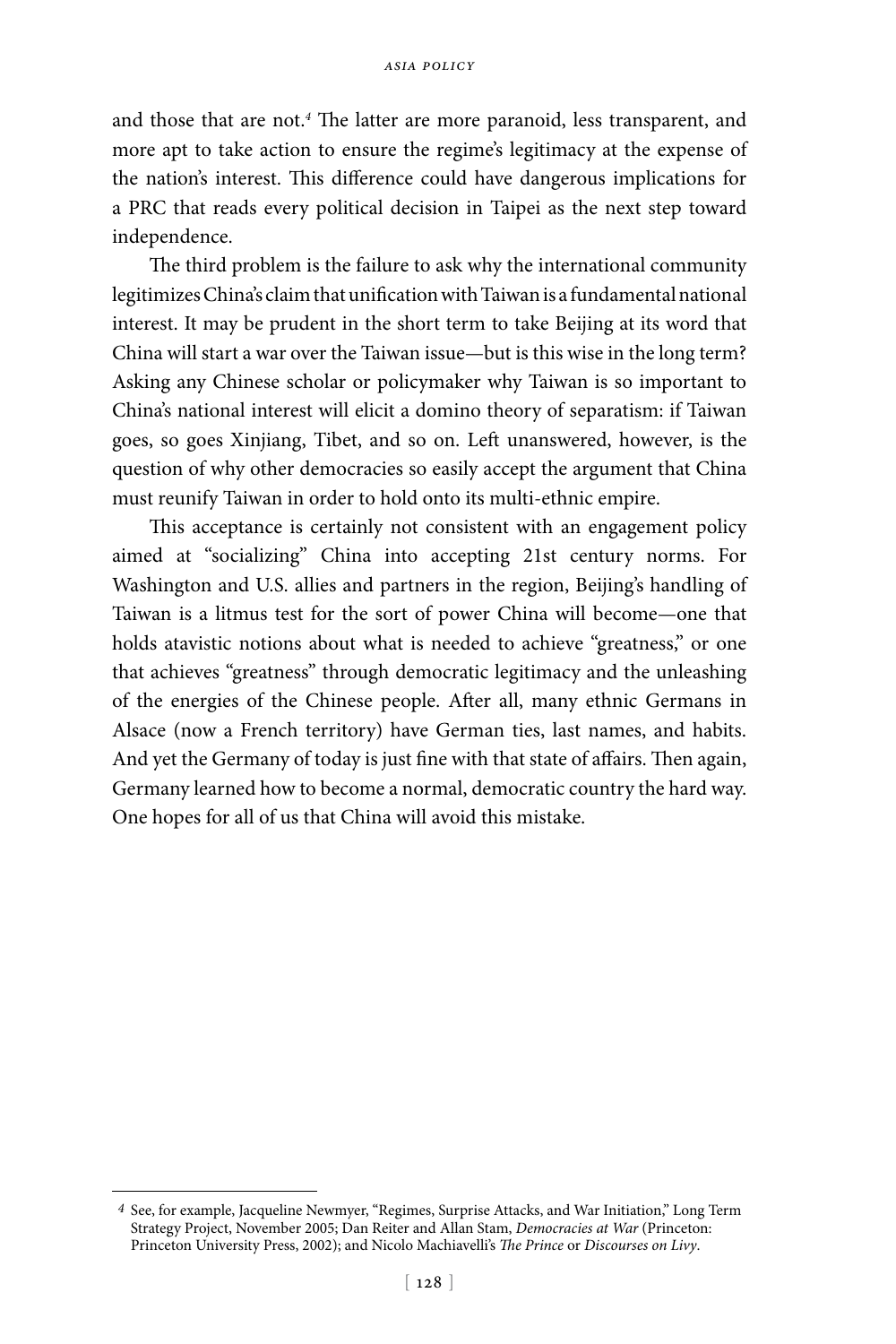#### **Reflections on the Legal Aspects of** *Untying the Knot*

## *Mark Williams*

The title of Richard Bush's new book, *Untying the Knot: Making Peace in the Taiwan Strait*, refers to the quest to resolve the complex political dilemma that has been built up between China and the island of Taiwan for the past 60 years. His analysis reveals that the levels of complexity and subtlety in the composition of this knot are of Gordian proportions. The solution to untying the Gordian knot was uncovered by the ingenuity of Alexander of Macedon, who simply cleft the knot in two with his sword. Would that such a simple, bold, and imaginative stroke could be applied to the Taiwan question; unfortunately, any impulsive move by either side—or by an intermeddler would likely prove disastrous.

## *A Question of Defining Sovereignty*

As a long-time resident of Hong Kong—that other part of China that could have resulted in international conflict—the peaceful and satisfactory resolution of the Taiwan question is of no small significance. In March 1996, during the first popular election of a Taiwan president, I traveled to a mainland university. The fervor of rabid nationalism on campus was palpable. In order to sound a warning, Beijing fired missiles targeted just off the coast of Taiwan. One evening while in a student bar, a conversation with my law students was interrupted by a television news broadcast that showed the launching of the mainland missiles. Each time a rocket ignited and took flight, the assembled crowd raised a loud cheer. When I asked the reason for their outburst, they told me in no uncertain terms that it was the sacred duty of every patriotic Chinese to complete the reunification of the motherland, regardless of the cost. When I replied that the use of military force would result in the deaths

**Mark Williams** is Associate Professor of Law at the Hong Kong Polytechnic University. He holds a PhD from King's College, University of London, where he studied "nascent competition law" in China, Hong Kong, and Taiwan. Dr. Williams is the author of various articles on commercial law in China and Hong Kong, and recently published a book entitled *Competition Policy and Law in China Hong Kong and Taiwan* (Cambridge University Press, 2005). He can be reached at <afmarkw@inet.polyu.edu.hk>.

 $<sup>I</sup>$  The reader may recall that Gordias was fortunate enough to become king of Phrygia because he</sup> fulfilled the prophecy of being the first man to enter the city in an ox cart. As a libation to the gods, Gordias constructed an intricate knot of cornel bark around the shaft of his ox cart. An oracular prophecy foretold that whosoever loosed the knot would become king of Asia. When faced with the impossibility of untying Gordias' handiwork, the young and impulsive Alexander of Macedon simply took his sword and sliced through it. As had been foretold, he indeed went on to create the greatest empire that the world had yet seen.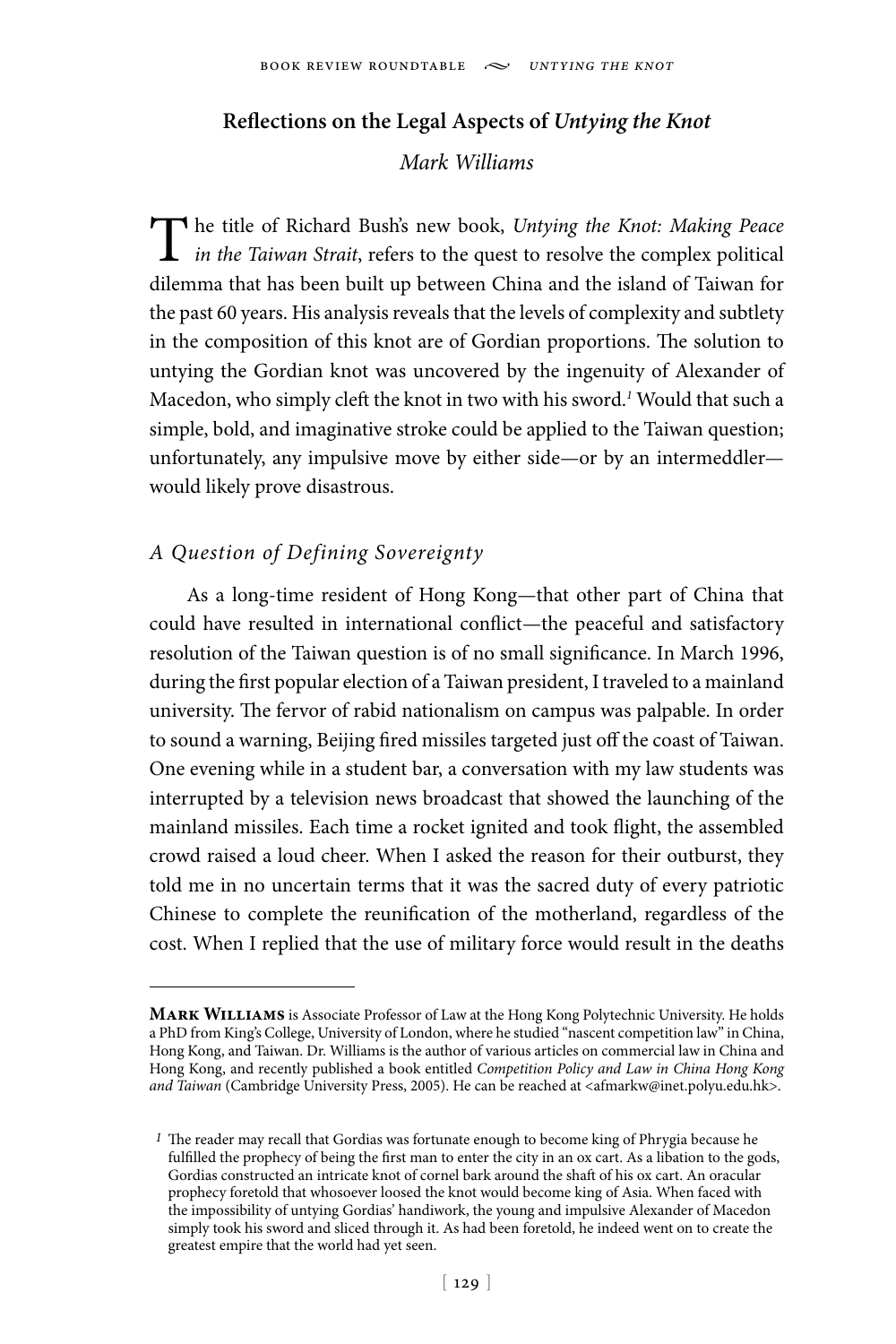of hundreds of thousands, if not millions, of Chinese on both sides of the Strait, I was told that any amount of blood was worth paying to ensure China's territorial integrity.

The crux of the Taiwan knot revolves around the highly emotional legal question of whether the people of Taiwan have a right to self-determination (as written in the charter of the United Nations) or whether they are merely renegades that have illegitimately administered a piece of mainland real estate for the past 60 years. This legal conundrum as to whether Taiwan should be considered a "state" severely complicates diplomatic attempts at negotiation. Beijing insists on its "one China" formulation as a precondition to talks. Taiwan, of course, is loathe to agree to this concession, which would undermine the very status that is the foundation of the dispute: namely, whether Taiwan possesses sovereignty, a term so very difficult to define. The elusive nature of Taiwan's legal position resembles that of the long-forgotten territorial altercation between the German Confederation and Denmark in the nineteenth century—the Schleswig-Holstein question, of which Viscount Palmerston once quipped that only three men in Europe had ever understood it: one was the Prince Consort, who was dead; the second was a German professor, who was mad; and the viscount himself was the third, but had forgotten all about the issues involved.<sup>2</sup> Fortunately for us, Richard Bush clearly does understand the Taiwan question, and his words are worthy of our attention.

*Untying the Knot* attempts to explain all the many complexities of this seemingly intractable problem, including the nature and extent of state sovereignty, the question of international peace and security, the domestic political pressures that both Beijing and Taipei are constrained by in attempting to resolve the issue, and the ideological imperative of unification as a justification for continuing communist party hegemony on the mainland. The role of the international community and, in particular, the role and influence of regional powers (most noticeably the United States) are also carefully scrutinized.

Several issues are worth noting. First, the Chinese Communist Party (CCP) has for decades stressed the imperative of reuniting the motherland, and the integration of Taiwan is the final unfinished matter related to the territorial consolidation of the People's Republic of China (PRC). All the continental geographical regions claimed by the PRC are now under Beijing's

For the source of this anecdote, see the entry for Lord Palmerston in Anthony Jay, ed., *The Oxford Dictionary of Political Quotations* (London: Oxford University Press, 2004).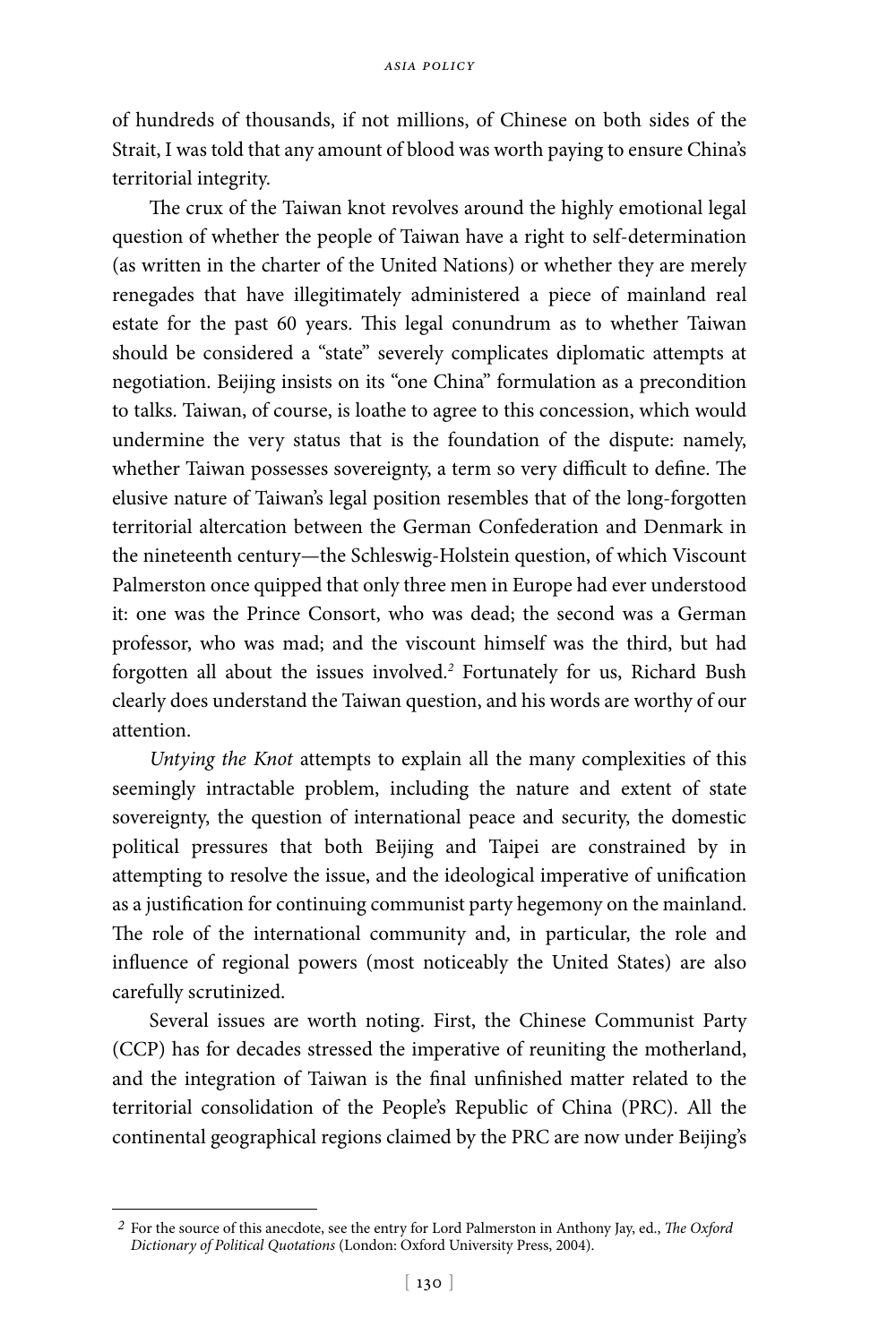suzerainty, including Tibet, Inner Mongolia, Xinjiang, Hong Kong, and Macau. Only Taiwan stubbornly holds out. Thus the "recovery" of Taiwan carries great symbolic significance to both the majority of mainland Chinese and the Beijing authorities. Failure to reassemble the shattered polity of the Chinese state would constitute an insufferable loss of "face" for the Communist leaders and would almost certainly result in an erosion of the CCP's mandate to govern China. Any price, therefore, is worth paying in order both to maintain "face" and the right to govern the world's most populous nation.

Second, the people of Taiwan are markedly split both on matters of national identity and changes to the status quo. Politicians of both principal political parties are torn by competing and conflicting views concerning Taiwan's identity and how best to manage relations with Beijing. Taiwan's insecure identity, less-than-legitimate international status, geographical proximity to the mainland, and need to rely on the United States as security guarantor all conspire to make Taipei's dilemma even more acute.

#### *A Question of Semantics*

There are two points that need to be considered in any attempt to achieve a peaceful resolution to the cross-Strait dilemma. First, the one-China issue is not so rigidly defined as to wholly preclude the possibility of direct talks, though these would probably need to be held in secret. Such an approach was indeed attempted in 1992, yet ultimately stalled due to Beijing's misconceptions of then-Taiwan president Lee Teng-hui's motives and honesty. Because Beijing is even more skeptical of current Taiwanese president Chen Shui-bian, any chance of circumventing the one-China hurdle may have to wait until the election of a new Taiwan president in 2008.

Second, the "one country, two systems" concept is in dire need of a careful reconsideration. This formulation was devised by Deng Xiaoping within the context of British imperial rule on Hong Kong, which, according to international law, had been ceded by imperial China in perpetuity. This principle was also later applied to the Portuguese territory of Macau, a dependency of over 400 years standing. Whether Macau had remained a Chinese territory *de jure* for all or part of that period but was merely under Portuguese administration was a moot point. Once Britain had concluded that an all or nothing deal—extension of British rights to the entire territory or complete reversion to Chinese rule—was the only way forward for Hong Kong, London moved to secure the most democratic-friendly deal for the new "Special Administrative Region" of the PRC. There was never any possibility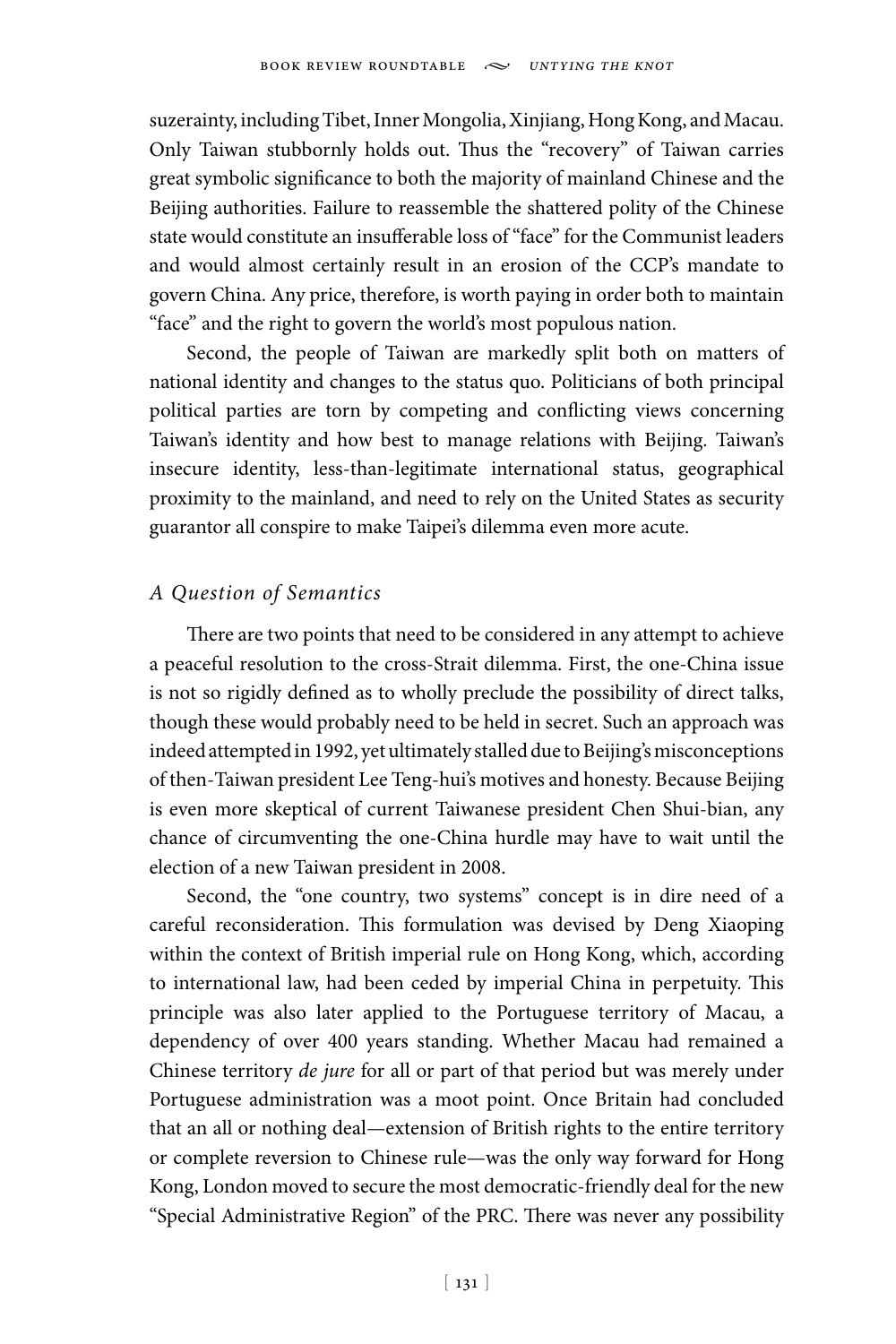that Hong Kong would obtain a modicum of self-rule either prior to or after the 1997 switchover. Macau was in a similar but not identical position. Thus the phrase "one country, two systems" as it relates to Taiwan may require a different interpretation altogether.

Extending the concept of "one country, two systems" to Taiwan is not necessarily to imply that the terminology cannot be stretched to accommodate some sort of confederation that may even encompass all the attributes of sovereignty that many on Taiwan seem to desire: separate military forces, a political system free of Beijing's influence, independent judicial power without the right of final appeal to Beijing, and international space for representation in world fora. Taiwan already possesses de facto autonomy; recognition of this fact within some forced construct of a single ultimate polity just might be a sufficient fig leaf to cover Beijing's embarrassment at not having de facto control of Taiwan.

Although Bush's analysis of the political situation in Hong Kong is accurate, his use of the Hong Kong experience within the context of the "one country, two systems" formulation may not be the appropriate analogue for the concept's application to Taiwan. The words of the formulation are symbolic; thus the substance could be substantially different. A solution may be possible if Beijing and Taipei are able to move beyond the current impasse and initiate private talks regarding the accommodation of de facto Taiwan sovereignty within an attenuated version of "one county, two systems."

Bush rightly stresses the importance of word use in Chinese politicking and the importance of form over substance in Chinese society. In order to appreciate just how far Beijing can stretch words to fit official state ideology, one has only to try and disentangle the tortured concept of a "socialist market economy" that the PRC enshrines in its constitution, on the one hand, with the reality of how business is conducted in much of the mainland economy, on the other.

As I write this review, Taiwan's president Chen Shui-bian has again rocked the boat of cross-Strait relations. In stating that the National Unification Council has ceased to "function," Chen has angered Beijing and annoyed Washington. By attempting to appease the domestic pro-independence lobby, Chen has introduced further instability into this volatile relationship. The window of opportunity to attempt the resumption of dialogue now seems to be firmly closed at least until the election of a new Taiwan president in 2008. In the next two years we must continue to watch this dangerous situation closely. Loose words spoken in a tense atmosphere could cost Taiwan and China dearly.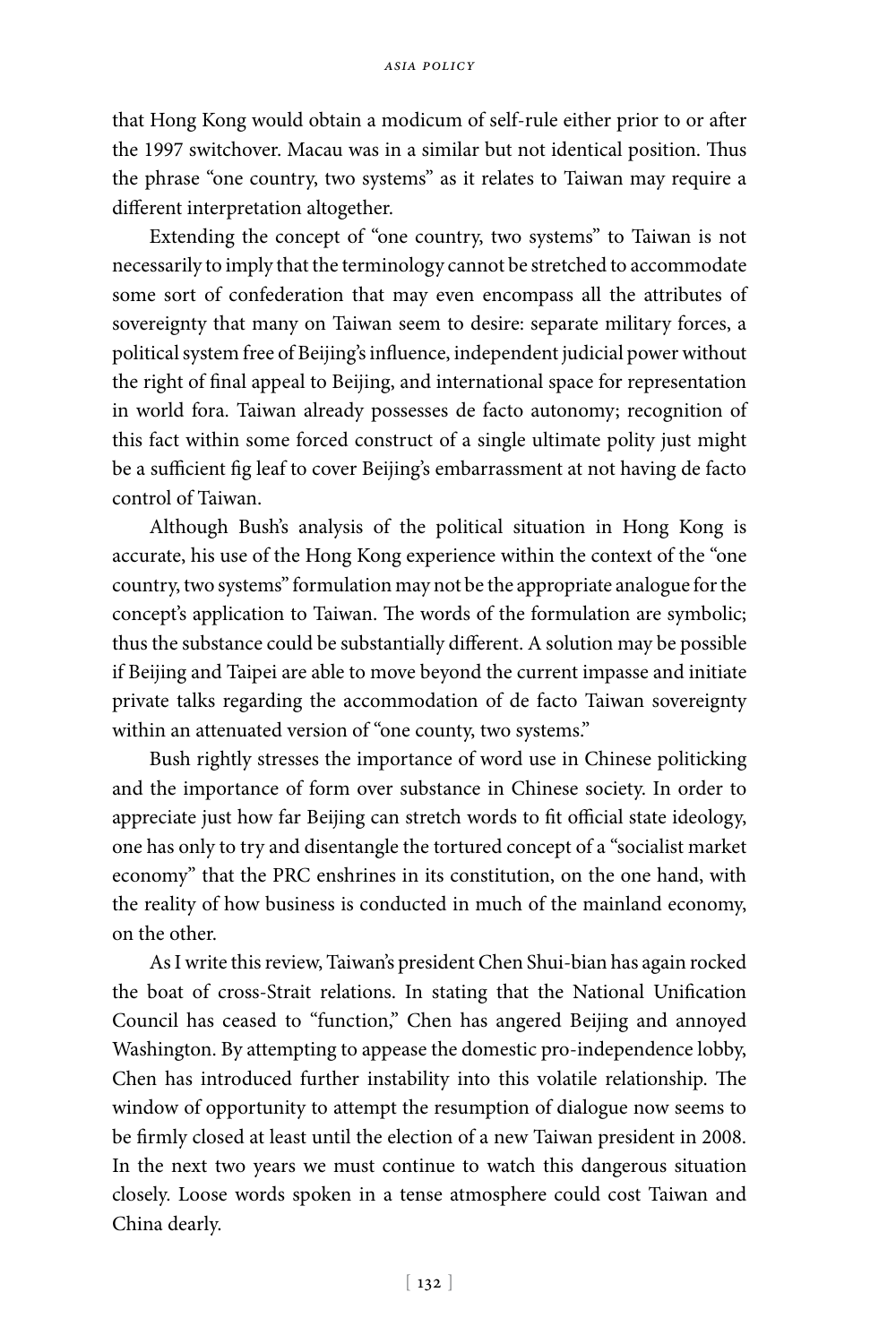# **Did Beijing Really Misunderstand Lee Teng-hui and Chen Shui-bian?**

*Steven M. Goldstein*

Richard C. Bush's *Untying the Knot: Making Peace in the Taiwan Strait* is<br>not simply a history of cross-Strait relations. Rather, the book is a primer for understanding the underlying causes of, and possible policy responses to, this most dangerous deadlock. The fundamental assumption is that one must understand the problem before one can find its solution. Bush proposes to provide the reader with the tools to understand the "Taiwan question," and he succeeds admirably in this regard.

## *The Sovereignty Issue*

Perhaps the most interesting—and potentially controversial—aspect of Bush's analysis is his discussion of the role that the dispute over sovereignty has played in dividing the two sides of the Strait. Bush asserts that the mainland leaders "misunderstood the fundamental position" of Lee Teng-hui and Chen Shui-bian in the initial stages of their presidencies, and inferred from their statements that the goal held by both Lee and Chen was "to permanently separate Taiwan from the entity called China and to obstruct unification" (p. 79).

According to Bush, however, this stance was not the essence of the position held by both Lee and Chen. Rather, what these two leaders sought was recognition of the sovereignty of the government of the Republic of China within its territory, equal standing with the mainland, and unfettered participation in the international system.

Bush argues that this misunderstanding led Beijing to miss opportunities to craft more productive cross-Strait policies, which in turn frustrated the leaders of Taiwan. When combined with the pressures of domestic politics on the island, this frustration pushed Taiwanese leaders to initiate more provocative policies. Bush writes that "in each case, a spiral of mistrust and political confrontation ensued" (p. 267), which inevitably contributed to the exacerbation of cross-Strait tensions.

By implication, what Lee and Chen both sought was reunification based upon a confederation of equal sovereign units. The mainland's vision

**STEVEN M. GOLDSTEIN** is Sophia Smith Professor of Government at Smith College and Director of the Taiwan Studies Workshop, Fairbank Center for East Asian Research, Harvard University. He can be reached at <sgoldste@email.smith.edu>.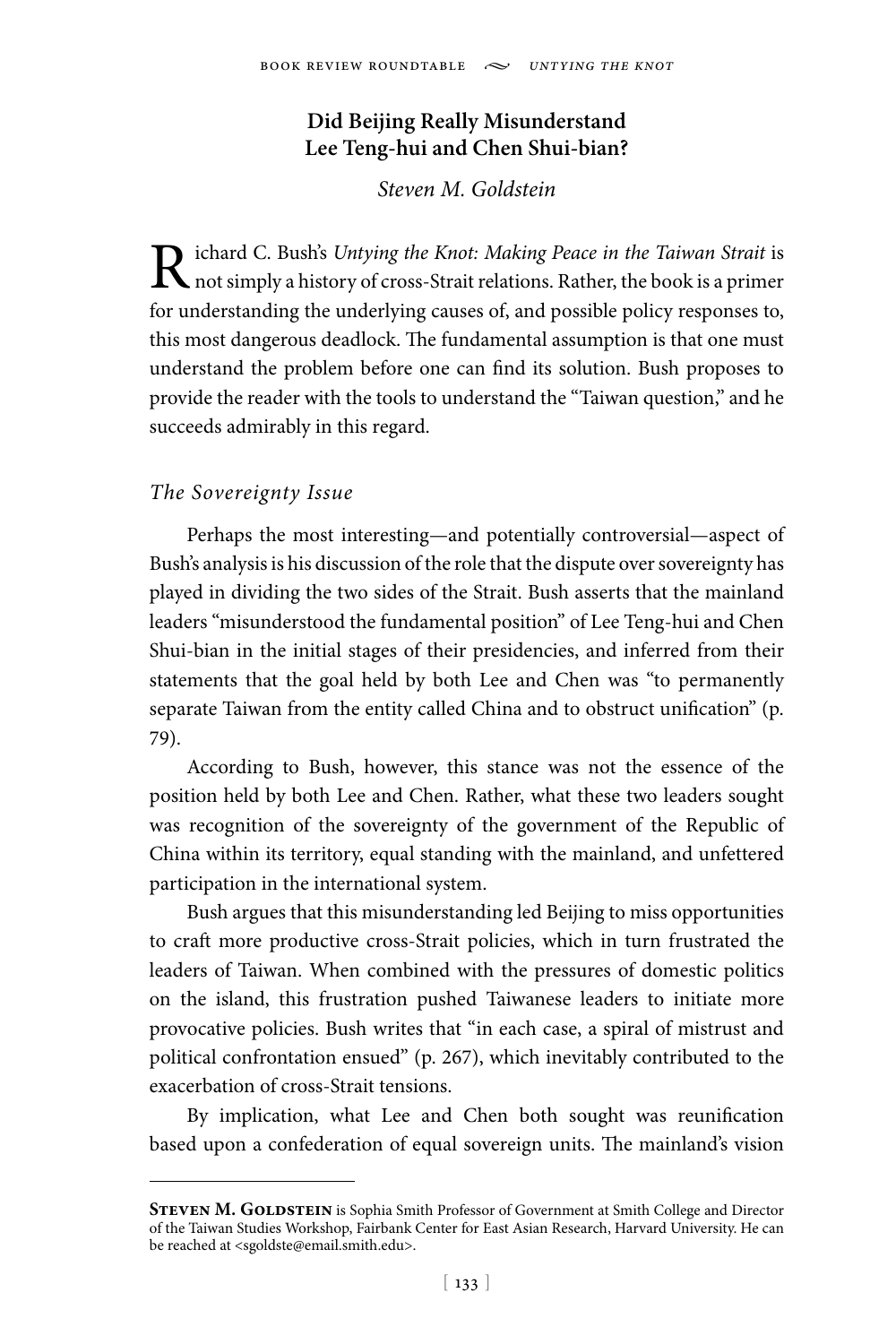of "one country, two systems" rejected this proposal, instead offering what Bush characterizes as "home rule," under which the extent of autonomy on the island and Taiwan's role in the international system will be settled after the reunification of China. The reason that Taiwan's leaders insisted on recognition of both the sovereignty of the island government and Taiwan's right to participate in the international system was not out of a desire for permanent separation from China, but because they wished to establish the necessary basis for reunification on equal terms. Lee and Chen were not disputing "whether" Taiwan would become a part of China, but rather "how" it would become so (p. 267). Indeed, Bush concludes that "their substantive approaches were not fundamentally at odds with China's fundamental goal: ending the division between the two sides of the Strait" (p. 78).

This is clearly a provocative argument and one that challenges much of the conventional wisdom. This articulation also raises a number of questions. One question revolves around the extent to which the cited views of Lee and Chen are expressions of their true policy preferences and not simply calculated responses to political pressures on the island. As Bush acknowledges, political exigencies were an important influence on the statements and actions of both Lee and Chen regarding cross-Strait relations. In the case of Lee Teng-hui, for example, pressure from mainlanders within the KMT conditioned his more moderate views during the early period of his administration. As for Chen Shui-bian (and the DPP), the exigencies of electoral politics drove the moderation of his independence platform.

If we were to assume that these exigencies caused Lee and Chen's true preference for "permanent separation" to be muted in favor of the seemingly less radical demand for sovereignty that Bush portrays, then this would have been an optimal strategy both to secure political advantage on Taiwan and to assure separation from the mainland for the foreseeable future. It would have been an offer that Beijing had to refuse. Viewed from this perspective it is difficult to assert, as Bush does, that Lee "did nothing" to serve the goal of separation (p. 75). Rather, one might argue that Lee's dogged insistence on sovereignty may be seen as an attempt to lay the groundwork for separation.

Let us assume for argument's sake, however, that Lee and Chen's positions were in fact true to Bush's portrayal. From Beijing's perspective, Bush's distinction is both too subtle and, politically speaking, too hazardous. As Bush acknowledges, Taiwan's claims to sovereignty were—and are equivalent to a claim of separate statehood. Interestingly, the offers placed on the table by Taipei and Beijing are actually quite similar, save for one key difference: Beijing's policy of "one country, two systems" expects Taipei to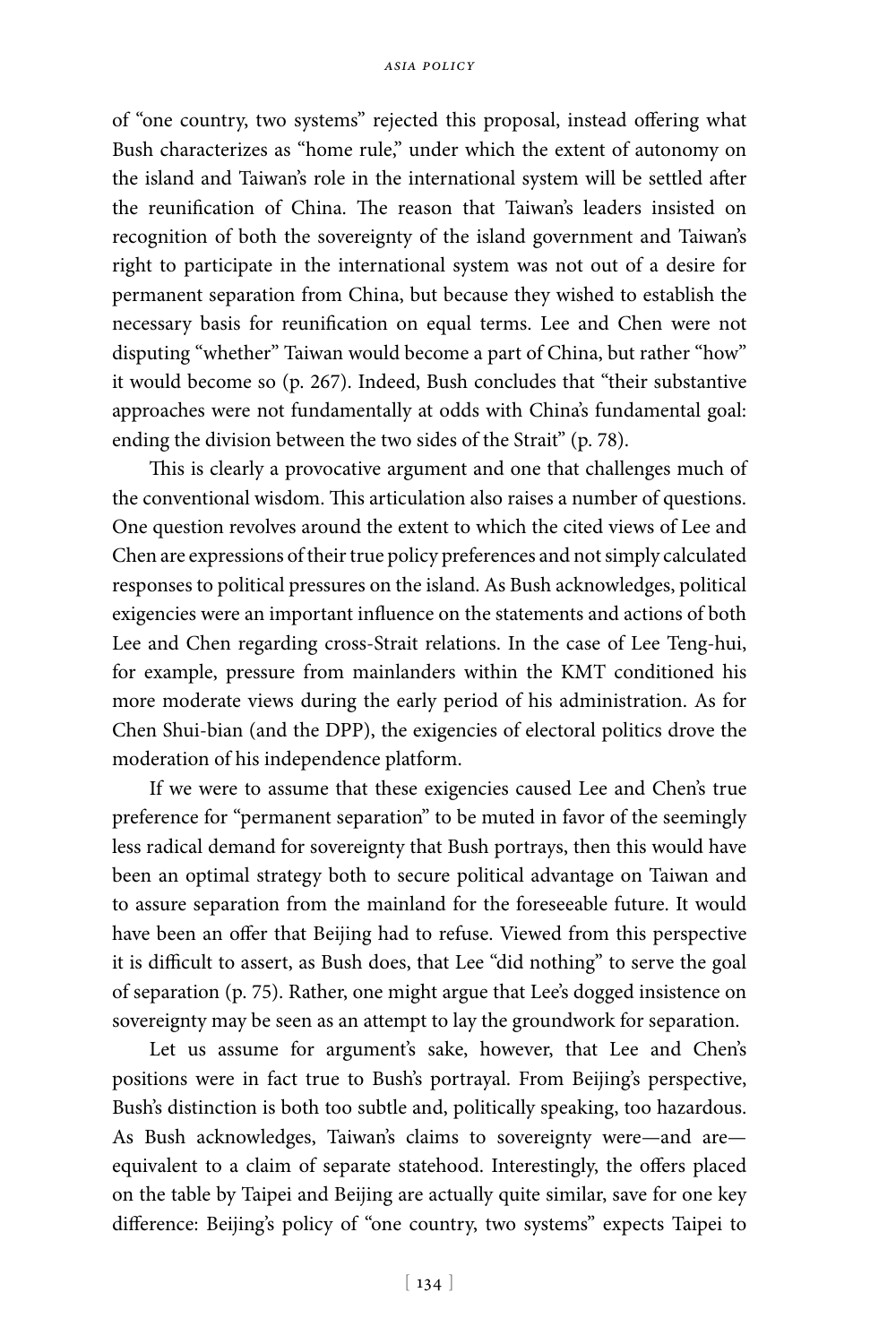surrender sovereignty in exchange for a future return of some aspects of that sovereignty to be specified at a later date; the positions of Lee and Chen expect the mainland to acknowledge the independence and sovereignty of Taiwan on the assumption that some kind of confederation could subsequently be negotiated that would satisfy the historical claims posited by Beijing.

Seen in this light, Bush's frequent assertions that Beijing has failed to understand the nuances of Lee and Chen's position is somewhat tenuous. The mainland's response was formulated more out of a fear of accepting an uncertain outcome to an issue of vital national interest. To accept, or perhaps even to explore, the implications of Lee and Chen's position on sovereignty and their vision of the future composition of China would be essentially to grant Taiwan independence against the promise of an uncertain outcome yet to be negotiated. Put another way, a future disagreement over *how* Taiwan would become a part of China could easily devolve into a disagreement over *whether* the island should become a part of China.

Of course, as suggested above, Lee and Chen would face a similarly unfavorable outcome if they surrendered claims to sovereignty before negotiation had even begun. If the claim of sovereignty were waived, Taiwan would then have to accept the terms offered by the mainland. Thus, as was also the case for mainland leaders, to accept the bargaining position of the other side would entail unacceptable risks.

In short, Richard Bush's attempt to bring to light a "lost chance" in cross-Strait negotiations is unconvincing. The blame for the escalation of tensions over the sovereignty issue is shared. Indeed, there is a curious disconnect between the claim of mainland responsibility, on the one hand, and the argument made elsewhere in the book, on the other. Specifically, in the chapter on security Bush acknowledges that the problem in addressing the security dilemma (and, generally, in all negotiation scenarios) is that *both* sides fear the other will "pocket" an initial concession and end negotiations (p. 140). As we have seen, the same situation exists with regard to the sovereignty issue.

Why then does Bush speak of mainland "misunderstanding" and "missed opportunities"? It seems that the answer can be found in his discussion of a possible solution to the cross-Strait deadlock, where Bush proposes a solution of shared sovereignty based upon a confederative model. In other words, in this case Bush is deducing from an assumption regarding the most feasible solution a putatively constructive bargaining position on Taiwan's part. As he later acknowledges, however, that position paradoxically constitutes a formidable obstacle to a negotiated settlement along the lines proposed by the position.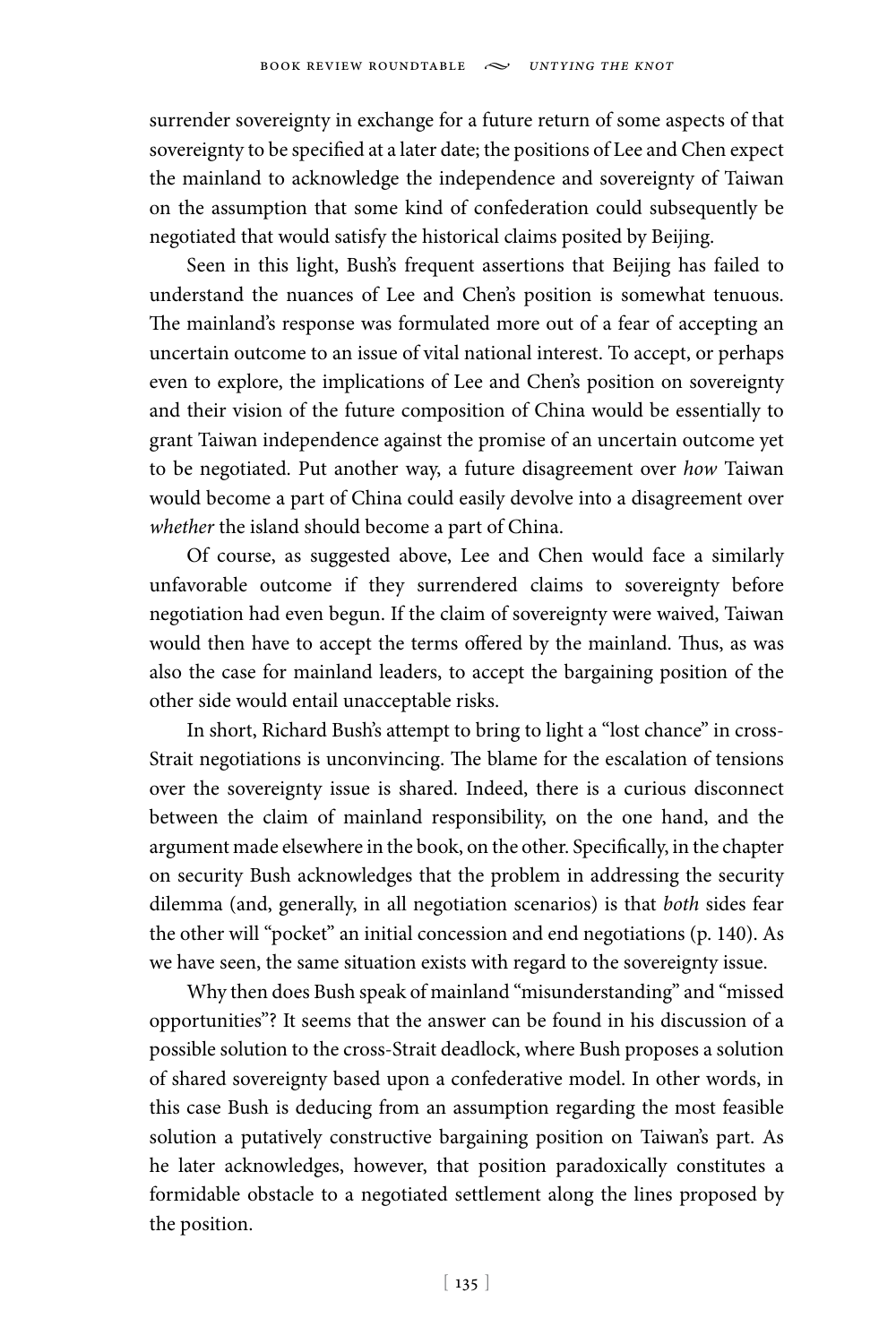### *Untying the Knot?*

What, then, are the implications of this argument for present developments? The most obvious is that the argument in this book highlights the intractability of the cross-Strait deadlock. The above discussion should not lead the reader to believe that *Untying the Knot* is an optimistic book. It is not. Richard Bush makes quite clear that the Taiwan Strait remains a dangerous place and that any solution remains elusive. Even simply avoiding a crisis and maintaining the famous status quo represents an acute challenge to the patience and skills of policymakers in the United States, Taiwan, and China.

If, however, there is any validity to this reviewer's argument that Lee and Chen's publicly stated views have been shaped by the requirements of success in a domestic political environment lacking a consensus on unification, then the position of the KMT in the run-up to the island-wide elections in 2007 and 2008 presents something of a paradox.

With similar pressures constricting his candidacy, Ma Ying-jeou's approach to the mainland might be seen as comparable to that of his predecessors. Attempting to garner support across the political spectrum, the KMT has adopted a similar position on the sovereignty issue and acknowledged the "option" of independence. Importantly, though, Ma and the KMT also support negotiation toward reunification with the mainland but only when such conditions as democracy, improved standards of living, and greater economic equality on the mainland are realized. Clear here is that these prerequisites are unlikely to be realized in the near future, if ever.

Is Ma, as may have been the case with Lee and Chen, assuming a posture shaped more by political exigencies than conviction? Is he, like Lee and Chen before him, supporting a position that, for all intents and purposes, preserves Taiwan's sovereign status—de facto independence—in the short run and presents the unacceptable risk to Beijing of Taiwan's "pocketing" any initial concession China might make in future negotiations?

If this is so, it seems fair to ask whether Ma's background and that of his party are such that Beijing would be prepared to trust him any more than it trusted Lee and Chen. Such trust is surely a necessary condition for the process of "untying the knot" to begin.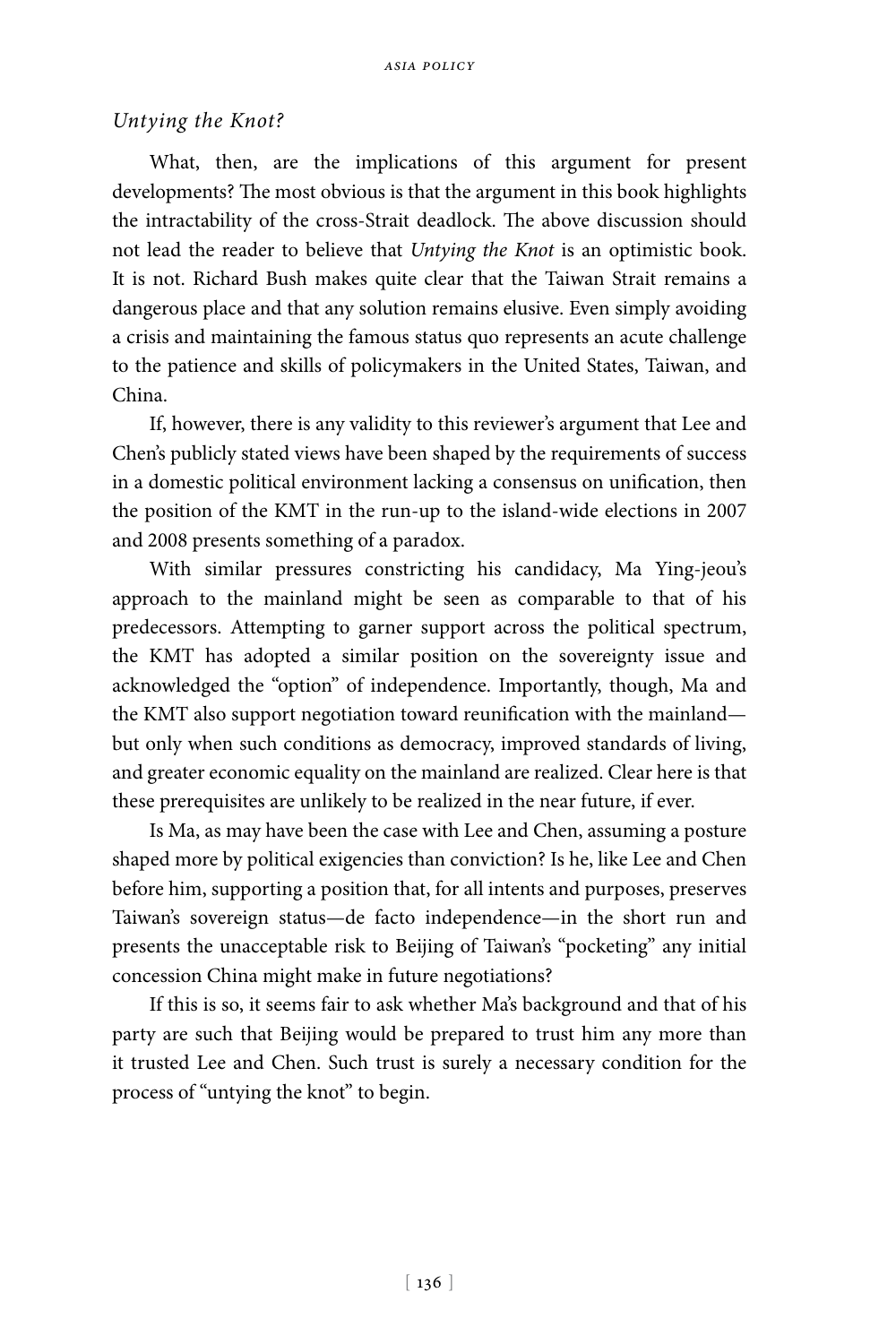#### **Author's Response**

# *Richard C. Bush*

 $\mathbf T$  am deeply grateful to the six reviewers for their thoughtful commentaries.  $\perp$  Having different perspectives on one's work is useful. I share many of the commentators' observations, and wish here to briefly address some of the issues that they have raised.

One of the complaints I heard soon after the release of *Untying the Knot* was that the front cover of the book portrayed the island of Taiwan in the same color as the Chinese mainland. As Dan Blumenthal indicates, there is concern that the book carries a pro-unification bias. To clarify, my purpose in writing the book was to explain why the Taiwan Strait issue is so difficult to resolve. Given that point of departure, and given the apparent reality (at least to me) that Beijing is not going to permit *de jure* independence for Taiwan, any "resolution" would seem to mean some sort of unification. Since the people of Taiwan have expressed no enthusiasm whatsoever for China's "one country, two systems" formula, the question now concerns whether there are other approaches to political union that might be mutually acceptable. Other approaches can certainly be conceptualized (e.g., confederation). Since these options have not been offered in any objective way, however, whether any or all of these alternatives would be acceptable to the people of Taiwan is an open question. Perhaps there is no "one China" approach that would be acceptable. By the same token, however, it is not for outsiders nor for Taiwan's political leaders to assume that a one-China solution is impossible. Moreover, as I think I demonstrated in *Untying the Knot*, the only way for Beijing to have some hope of achieving unification is to creatively offer one of these alternatives.

A similar creativity and openness is necessary when it comes to the cross-cutting question of identity. I am in fundamental agreement with Allen Carlson's conclusion that "any resolution of the current standoff will hinge upon the degree to which those on both sides of the Taiwan Strait (at the elite and popular levels) can successfully cultivate a new set of more inclusive and mutually compatible constructs in regard to the question of what it means to be Chinese—and, perhaps, Taiwanese." As he understands much better than I, these constructs are vigorously contested on Taiwan. Lee Teng-hui and Chen Shui-bian may indeed represent the past more than they do the future.

**Richard C. Bush** is a senior fellow in Foreign Policy Studies at the Brookings Institution and director of its Center for Northeast Asian Policy Studies. From 1997 to 2002 he served as chairman and managing director at the American Institute in Taiwan. He can be reached at <rbush@brookings.edu>.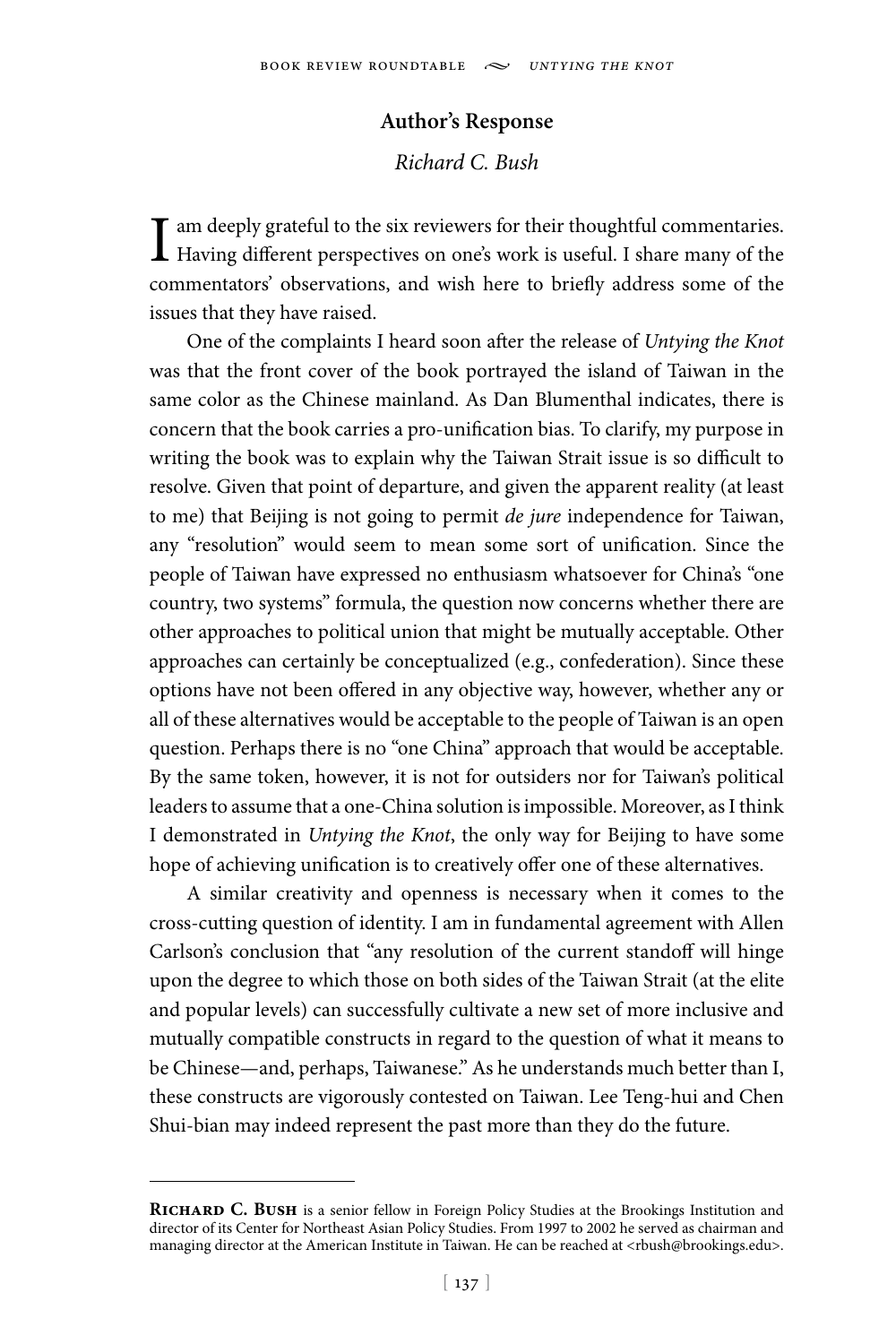In his discussion of Beijing's reading of Lee and Chen, Steve Goldstein argues that Beijing and Taipei were stuck in a sovereignty-unification dilemma analogous to their security dilemma: "[For Beijing] to accept, or perhaps even to explore, the implications of Lee and Chen's position on sovereignty and their vision of the future composition of China would be essentially to grant Taiwan independence against the promise of an uncertain outcome yet to be negotiated…Lee and Chen would face a similarly unfavorable outcome if they surrendered claims to sovereignty before negotiation had even begun." Though a fair capsule statement, the above articulation misses a couple of important points.

The first is that this dilemma is probably truer of Chen Shui-bian than of Lee Teng-hui. Lee's position throughout his entire presidency was that there was one divided China. The point of contention centered around the status of the Republic of China (ROC) and how to end the state of division. From a legal point of view, therefore, for Beijing to have accepted Lee's view that the ROC was an independent sovereign state would have amounted to less of a sacrifice than to have accepted the similar principle on the part of Chen's Democratic Progressive Party (DPP) because the DPP did not start from the premise of one divided China. Even with Chen there was an openness to some kind of union—significant progress considering the position from which the DPP had started.

The second point is that if China was concerned that Taipei's claim of sovereignty entailed a negotiating trap, Beijing apparently picked a strange way of expressing that concern. We of course do not know the totality of the interactions between the two sides, and it may never be possible to untangle the thicket of statements back and forth. The fact remains, however, that China sooner or later chose to brand both Lee and Chen as separatists. In the case of Lee, this label came a bit later in the chronology, following Beijing's rejection of the sovereignty claim. This label was applied to Chen much sooner, however. Demonizing Lee and Chen, I would say, is hardly a constructive way to "get to yes," if that is indeed what China hoped to achieve. In addition, Beijing refused to talk with either of the two leaders unless they first accepted Beijing's precondition of some version of the one-China principle (with Lee the refusal was later and episodic, with Chen it has been constant). The refusal to engage in any dialogue denied Beijing a venue for allaying anxieties about the intentions behind Taipei's claims of sovereignty.

I would also note that chapter three's analysis of Beijing's reading of Lee and Chen was designed to refute China's case that the two were separatists. China has stuck to this explanation as the reason for the persistence of the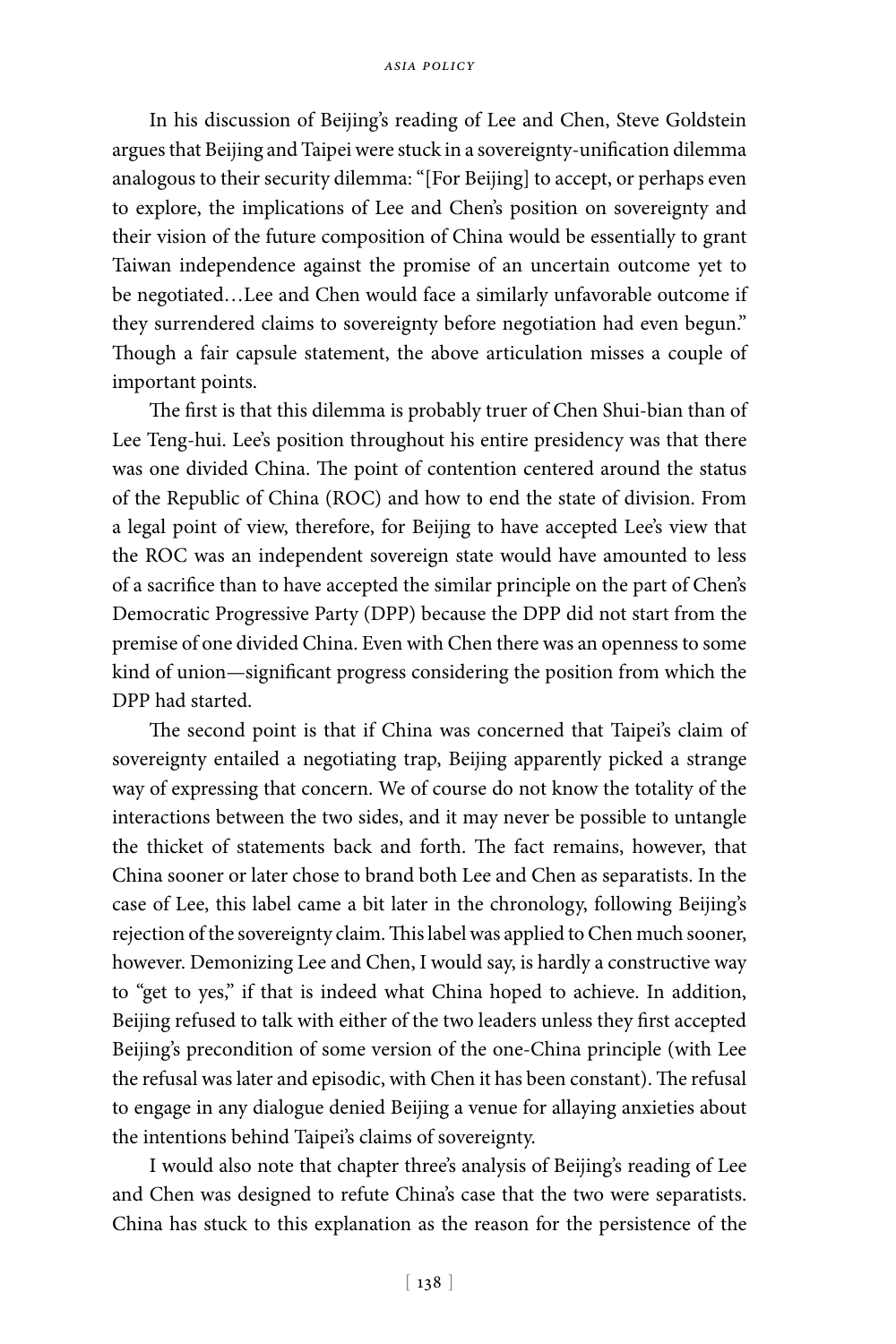Taiwan Strait dispute, and I believe my refutation stands. Even if China were to decide that a future leader of Taiwan was not a separatist, the Beijing leadership might still have concerns—as Steve Goldstein valuably points out—that Taipei's sovereignty claim was a negotiating trap. Beijing might worry that it had to accept independence and would never get to unification. These concerns would become very relevant should political dialogue ever occur—if, for example, Ma Ying-jeou became president and found a formula to reassure Beijing of his good intentions. Taiwan negotiators would have to take those worries into account.

Lyle Goldstein's contribution stimulates several responses. First of all, I acknowledge with gratitude his catalog of all the ways that the capabilities of the People's Liberation Army continue to improve. His update demonstrates how difficult it is to publish up-to-date books concerning the Taiwan Strait issue. More significantly, as Goldstein points out, such modernization aggravates the security vulnerability that Taiwan faces. Second, I fear that he misunderstood the purpose of my final section on Taiwan's self-strengthening efforts. I did not offer these suggestions out of a pro-Taiwan bias (sympathy yes, bias no) but rather based upon an assessment of what will be required for an enduring peace. Taiwan cannot avoid making choices that address the reality of Chinese power—only if its domestic political, economic, and other systems are sound, however, can Taipei make those choices better, negotiate them with Beijing in a way that can be supported back home, *and* implement the resulting agreements effectively. Whatever the ultimate choice (and it is for the people of Taiwan to make), the worst thing would be for Taiwan to choose a path from a position of weakness and then have the decision constantly revisited. A choice that "sticks" is in the PRC's interest as much as it is in Taiwan's. Finally, Goldstein advocates that, in the interest of foreignpolicy realism, the United States should exert pressure on Taiwan and China (but particularly on Taiwan) to reach "a reasonable deal" for Taiwan, "one that is substantially more generous than that given to Hong Kong." Without details on how sovereignty and other issues would be handled, it is hard to evaluate this idea, although references to realism, Henry Kissinger, and Hong Kong-plus make me nervous. I hope that this is not a proposal in any way to impose upon the people of Taiwan a solution to the Taiwan Strait issue that is to China's benefit. Policy realism and political realism tells me that such a course of action will end badly. Why, if that is what is being proposed, shouldn't China (and not the United States) be the one to make the case to the people of Taiwan why unification is in their interests?